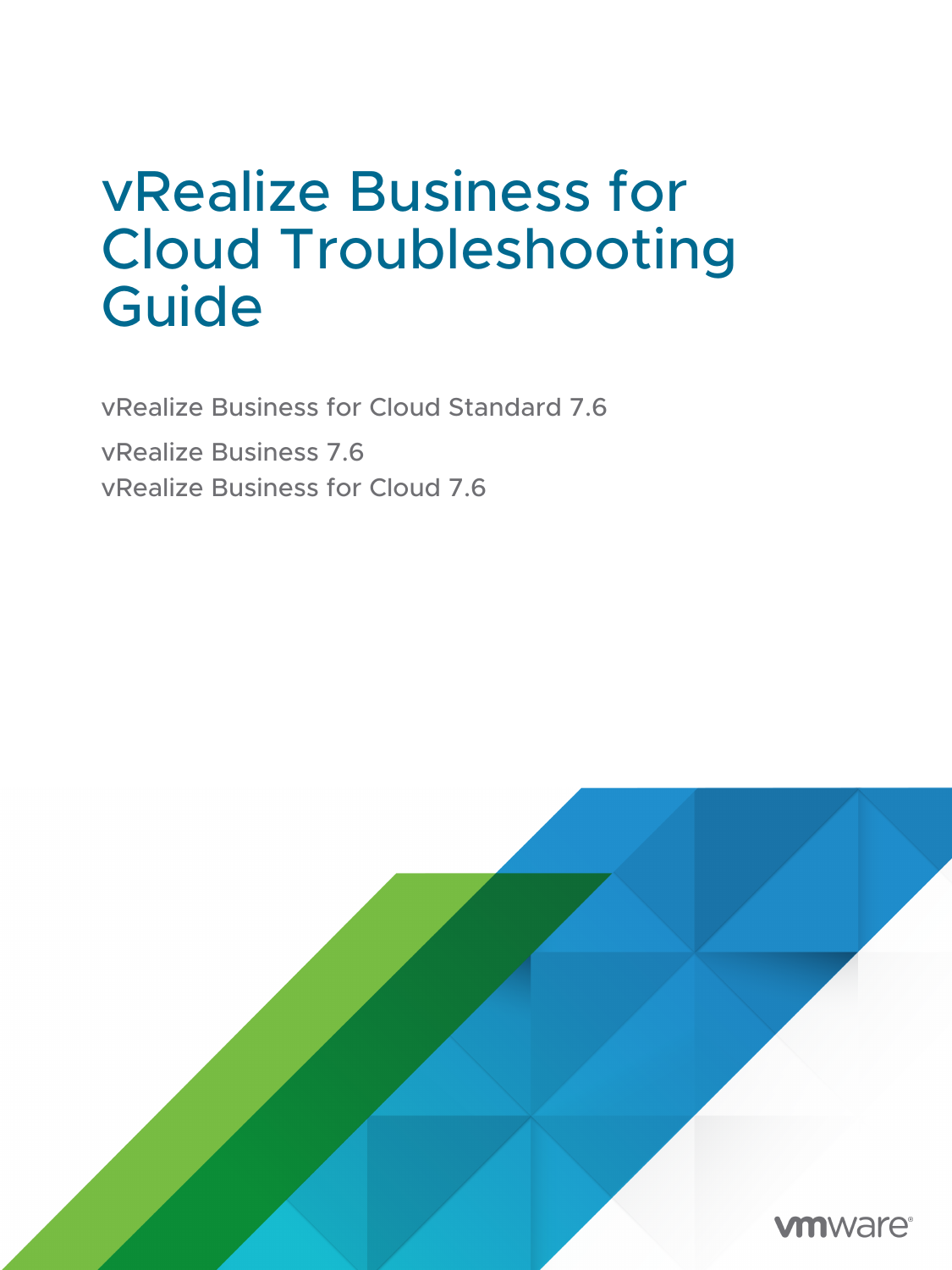You can find the most up-to-date technical documentation on the VMware website at:

<https://docs.vmware.com/>

**VMware, Inc.** 3401 Hillview Ave. Palo Alto, CA 94304 www.vmware.com

Copyright <sup>©</sup> 2013 - 2018 VMware, Inc. All rights reserved. [Copyright and trademark information.](https://docs.vmware.com/copyright-trademark.html)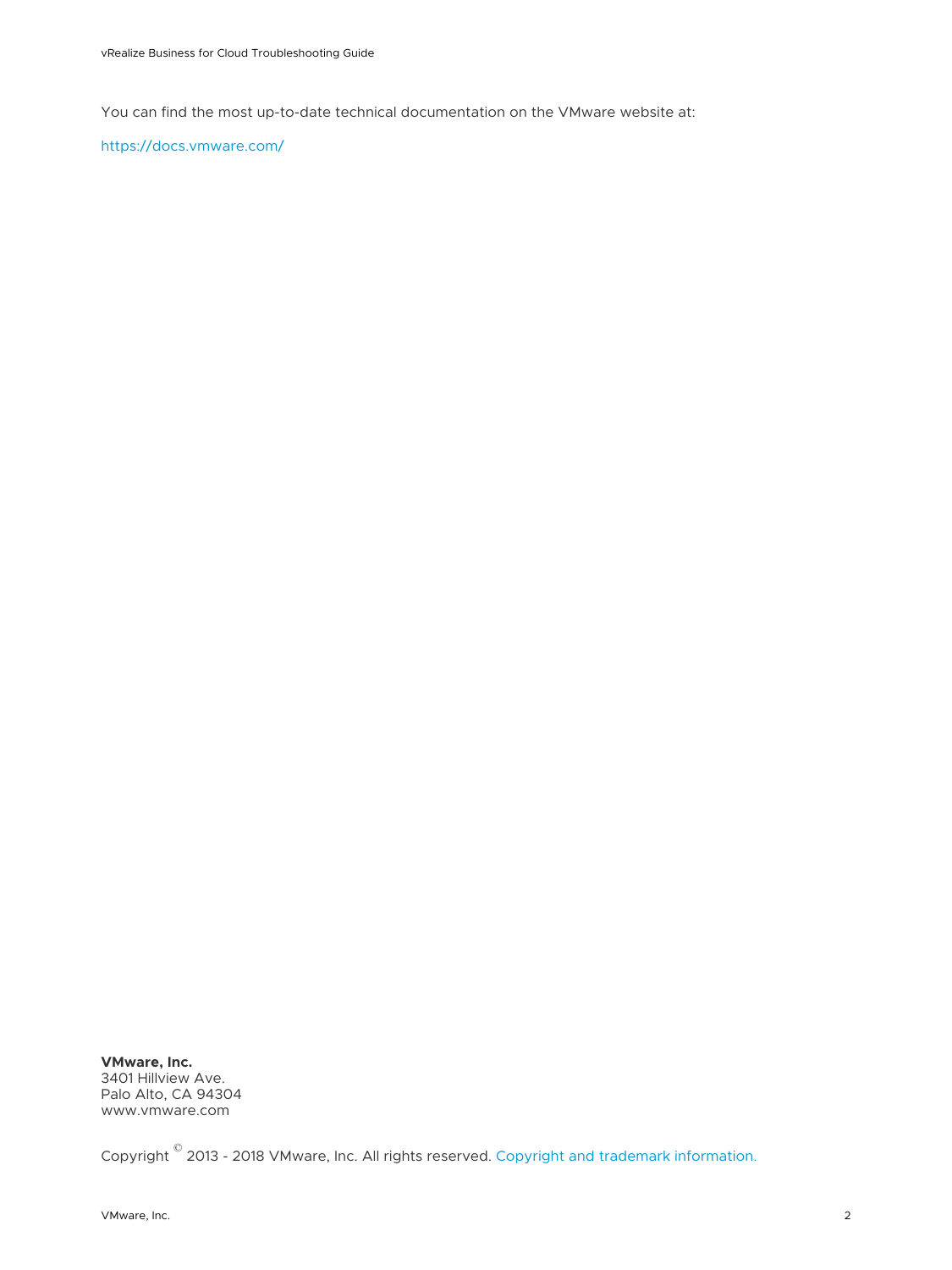## **Contents**

#### [Troubleshooting vRealize Business for Cloud](#page-4-0) 5

**1** [Troubleshoot General Problems in vRealize Business for Cloud](#page-5-0) 6 [SSL Certificate Errors After You Add an Endpoint](#page-5-0) 6 [The ESXi Server Cost Is Doubled in vRealize Business for Cloud](#page-6-0) 7 [Unable to Restart Services by Using the monit restart all Command](#page-6-0) 7 [Cost Calculation Fails with Multiple Entries with Same Key Error Message](#page-7-0) 8 [Cost Calculation Fails with Failed to Query FactsRepo Error Message](#page-8-0) 9 [Mitigation for Clickjacking in vRealize Business for Cloud](#page-9-0) 10

#### **2** [Troubleshoot vRealize Automation Problems in vRealize Business for Cloud](#page-10-0) 11

[vRealize Automation Data Collection Failure](#page-10-0) 11 [vRealize Business for Cloud and vRealize Automation Connection Failure](#page-11-0) 12 [vRealize Business for Cloud Is Disconnected 13](#page-12-0) [Business Management Tab Does not Appear](#page-13-0) 14 [Error While Accessing vRealize Business for Cloud](#page-13-0) 14 [Blueprint Costs Displayed as Zero for vCloud Director Based Blueprints in vRealize Automation](#page-14-0)  [15](#page-14-0) [Blueprints Appear in the Other Cloud Providers Tab](#page-15-0) 16 [Insufficient Storage for Large Public Cloud Bills](#page-15-0) 16 [Business Management Tab Does Not Appear](#page-16-0) 17 [Authentication Exception in Business Management Tab](#page-17-0) 18

#### **3** [Troubleshoot VMware Identity Manager Problems in vRealize Business for Cloud](#page-18-0) [19](#page-18-0)

[Registration of vRealize Business for Cloud with VMware Identity Manager Fails](#page-18-0) 19 [Redirecting to VMware Identity Manager Might Fail](#page-19-0) 20 [Unable to Log In to VMware Identity Manager](#page-19-0) 20 [Troubleshoot the Warning Message About vRealize Business for Cloud Access Permissions](#page-20-0) [21](#page-20-0)

#### **4** [Troubleshoot vCenter Server Account Problems in vRealize Business for Cloud](#page-21-0) [22](#page-21-0)

[vCenter Server Data Collection Failure](#page-21-0) 22 [vCenter Server Storage Synchronization Failure](#page-22-0) 23 [Data Collection Fails After vCenter Server Upgrade](#page-23-0) 24 [Unable to Deny vCenter Clusters](#page-24-0) 25 [Cost Collection Failure](#page-24-0) 25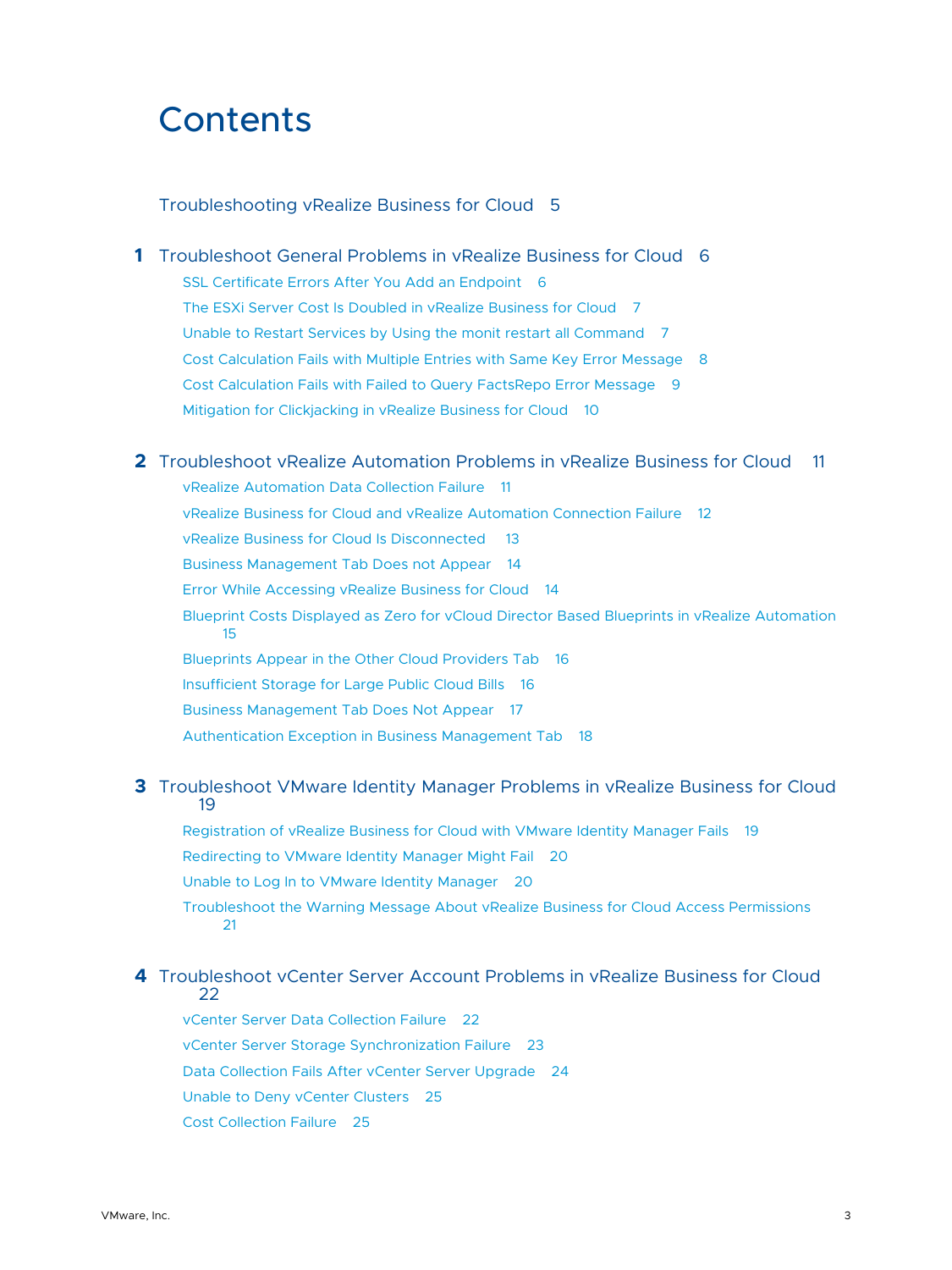**5** [Troubleshoot vCloud Director Account Problems in vRealize Business for Cloud](#page-26-0) [27](#page-26-0)

[Unable to See the vCloud Director Categorization](#page-26-0) 27

[Virtual Machines that Exist in vCloud Director Are Not Displayed in vRealize Business for Cloud](#page-27-0) [28](#page-27-0)

- **6** [Troubleshoot Storage Server Problems in vRealize Business for Cloud](#page-29-0) 30 [Unable to Add EMC SRM Storage Servers](#page-29-0) 30 [Storage Array Details Do Not Appear](#page-30-0) 31 [The Computed LUN Rate Does Not Match the Actual Rate](#page-31-0) 32
- **7** [Troubleshoot AWS Account Problems in vRealize Business for Cloud](#page-33-0) 34 [Unable to Add AWS Accounts](#page-33-0) 34
- **8** [Troubleshoot Azure Account Problems in vRealize Business for Cloud](#page-35-0) 36 [Some of the Provisioned Virtual Machines Do Not Appear for an Azure Account](#page-35-0) 36 [Data Collection Failure for Azure Non-EA Accounts](#page-35-0) 36
- **9** [Troubleshoot Report Problems in vRealize Business for Cloud](#page-37-0) 38 [Error While Filtering Reports 38](#page-37-0) [Data from Previous Month Is Not Included in Cost Calculation](#page-37-0) 38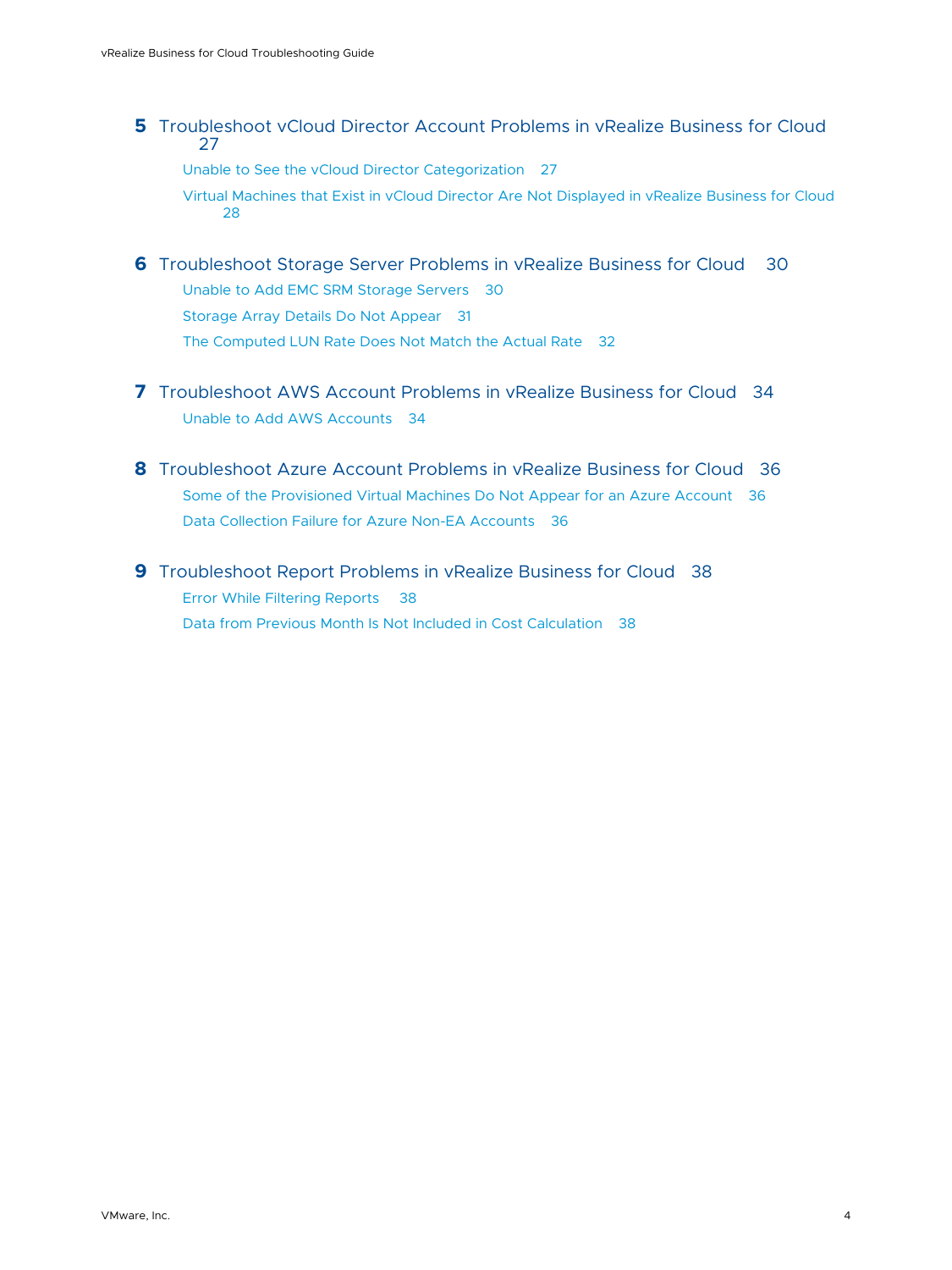## <span id="page-4-0"></span>Troubleshooting vRealize Business for Cloud

The *Troubleshooting Guide for VMware® vRealize Business for Cloud* provides guidance on commonly performed activities to troubleshoot problems in vRealize Business for Cloud.

## Intended Audience

This information is intended for anyone who wants to troubleshoot vRealize Business for Cloud.

## VMware Technical Publications Glossary

VMware Technical Publications provides a glossary of terms that might be unfamiliar to you. For definitions of terms as they are used in VMware technical documentation, go to [http://](http://www.vmware.com/support/pubs) [www.vmware.com/support/pubs.](http://www.vmware.com/support/pubs)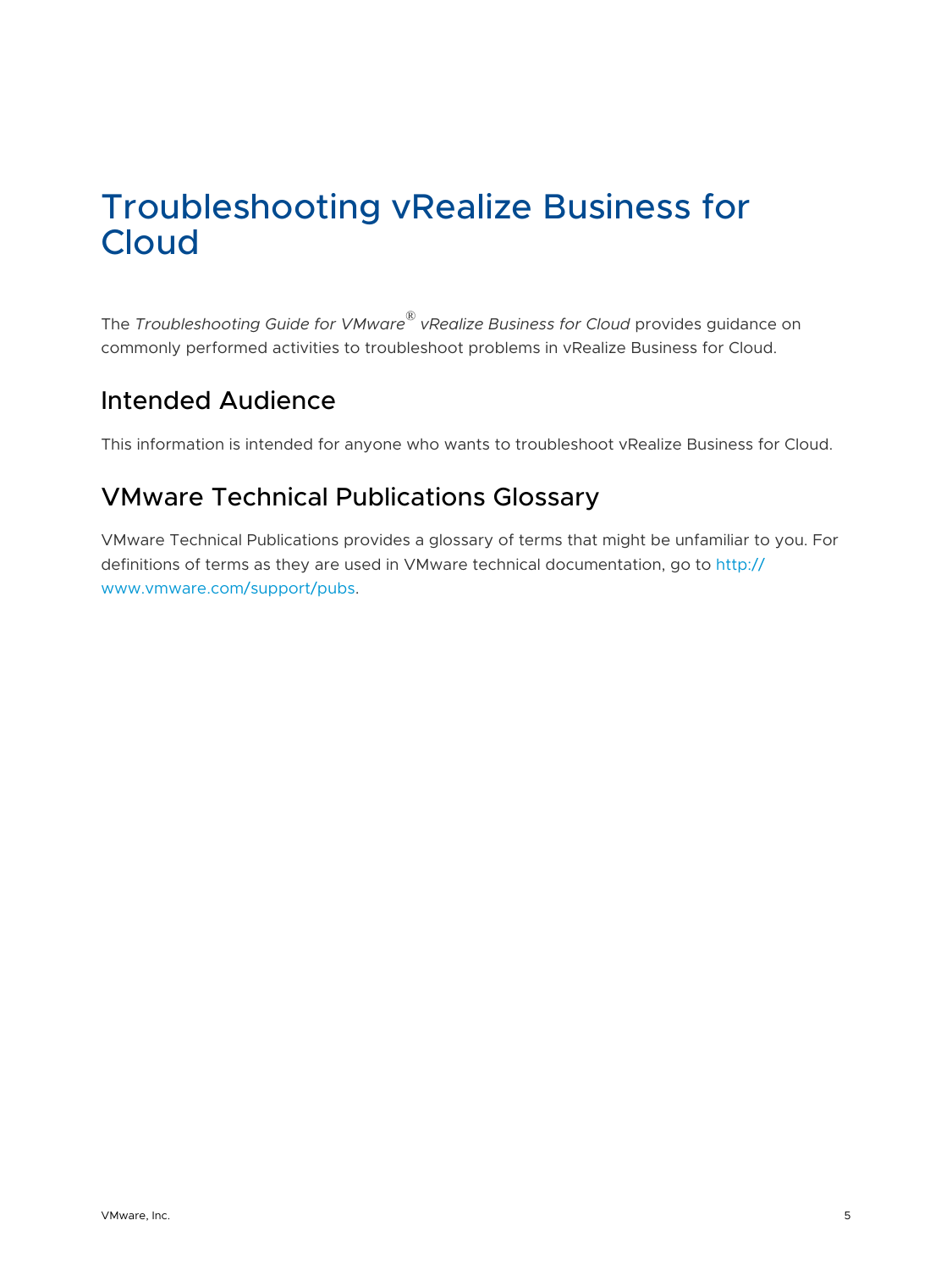# <span id="page-5-0"></span>Troubleshoot General Problems in vRealize Business for Cloud 1

You can troubleshoot general problems such as SSL certificate errors, command errors that might occur when using vRealize Business for Cloud.

This chapter includes the following topics:

- **n** SSL Certificate Errors After You Add an Endpoint
- [The ESXi Server Cost Is Doubled in vRealize Business for Cloud](#page-6-0)
- <sup>n</sup> [Unable to Restart Services by Using the monit restart all Command](#page-6-0)
- <sup>n</sup> [Cost Calculation Fails with Multiple Entries with Same Key Error Message](#page-7-0)
- [Cost Calculation Fails with Failed to Query FactsRepo Error Message](#page-8-0)
- [Mitigation for Clickjacking in vRealize Business for Cloud](#page-9-0)

## SSL Certificate Errors After You Add an Endpoint

After you add an endpoint to vRealize Business for Cloud, you see an untrusted certificate error message in the system status or the identity of the endpoint that you have added does not match with its SSL certificate.

#### Problem

After you add an endpoint such as a vCenter Server, you see one of the following error messages:

- <sup>n</sup> An untrusted certificate was presented by the server.
- <sup>n</sup> The certificate presented by the server has issues. Rectify the certificate and edit the connection to accept the new certificate.

#### Cause

This problem might occur in one of the following situations.

- n The SSL certificate of the endpoint has changed and a trusted authority might not have signed the certificate.
- **n** The end point is added by using its IP address instead of host name.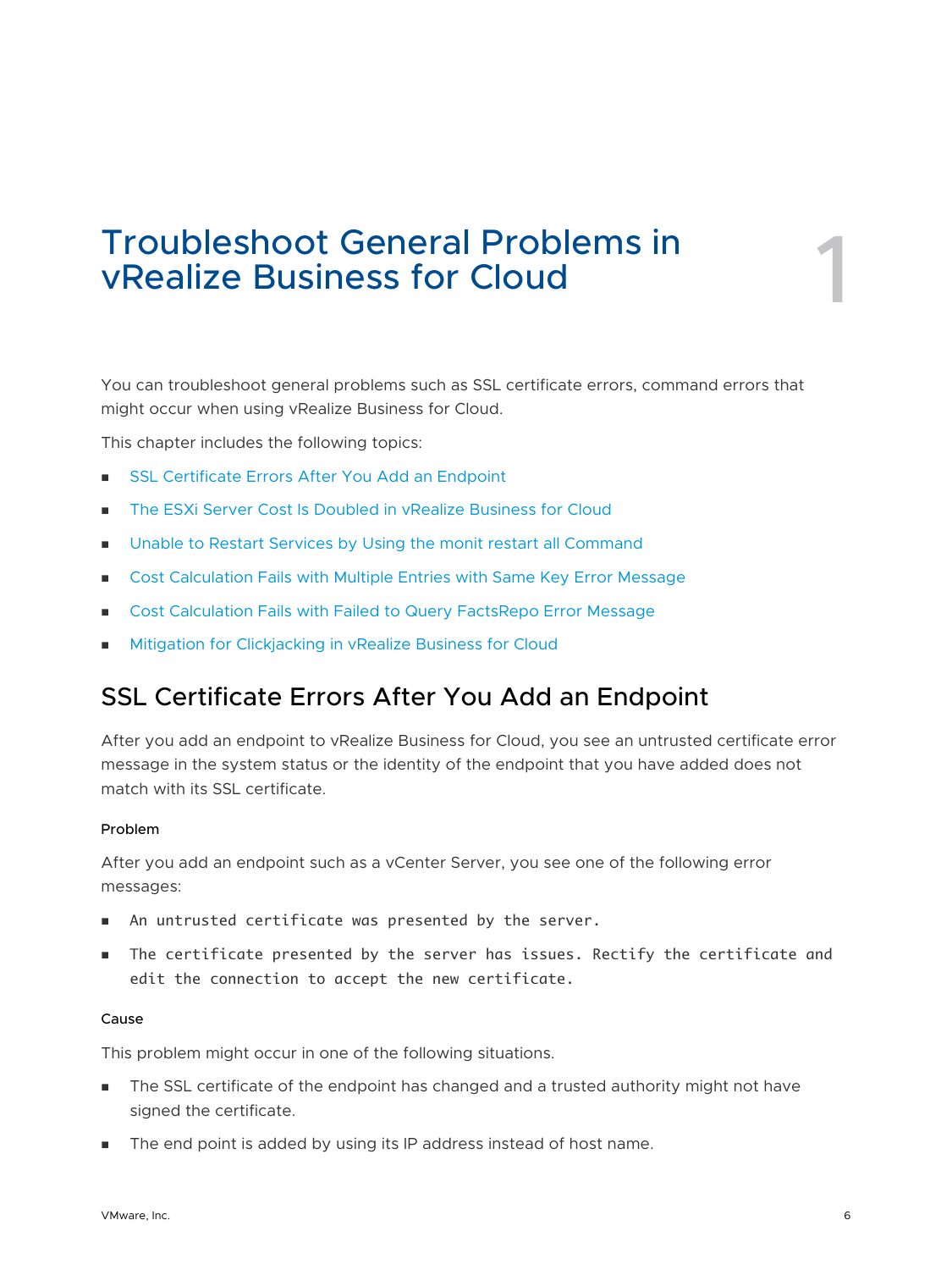#### <span id="page-6-0"></span>Solution

- **1** Go to the **Administration** tab in vRealize Business for Cloud virtual appliance.
- **2** Navigate to the endpoint section. For example, **Manage Private Cloud Connections > vCenter Server**.
- **3** Select the endpoint and click the edit option.
- **4** Enter the password of the account and click **Save**.
- **5** View and accept the certificate.
- **6** Log in to the vRealize Business for Cloud as a root user and run the following commands to restart the data collection process.
	- a monit stop itbm-data-collector
	- b monit start itbm-data-collector

## The ESXi Server Cost Is Doubled in vRealize Business for Cloud

The cost of the ESXi hosts is doubled in vRealize Business for Cloud.

#### Problem

While calculating the cost of certain ESXi servers, vRealize Business for Cloud uses the cost value twice.

#### Cause

If you migrate ESXi hosts from one vCenter Server to another without deleting the ESXi hosts from the first vCenter Server, the cost of the host is considered once from the source vCenter Server and once from the target vCenter Server.

#### Solution

◆ To avoid duplication of costs, after you migrate the ESXi host to a new vCenter Server, delete it from the earlier vCenter Server.

## Unable to Restart Services by Using the monit restart all Command

When you change the vRealize Business for Cloud host name, you cannot use the monit restart all command to restart the services on the host.

#### Problem

After you change the vRealize Business for Cloud host name, when you run the monit restart all command, the monitored services do not restart.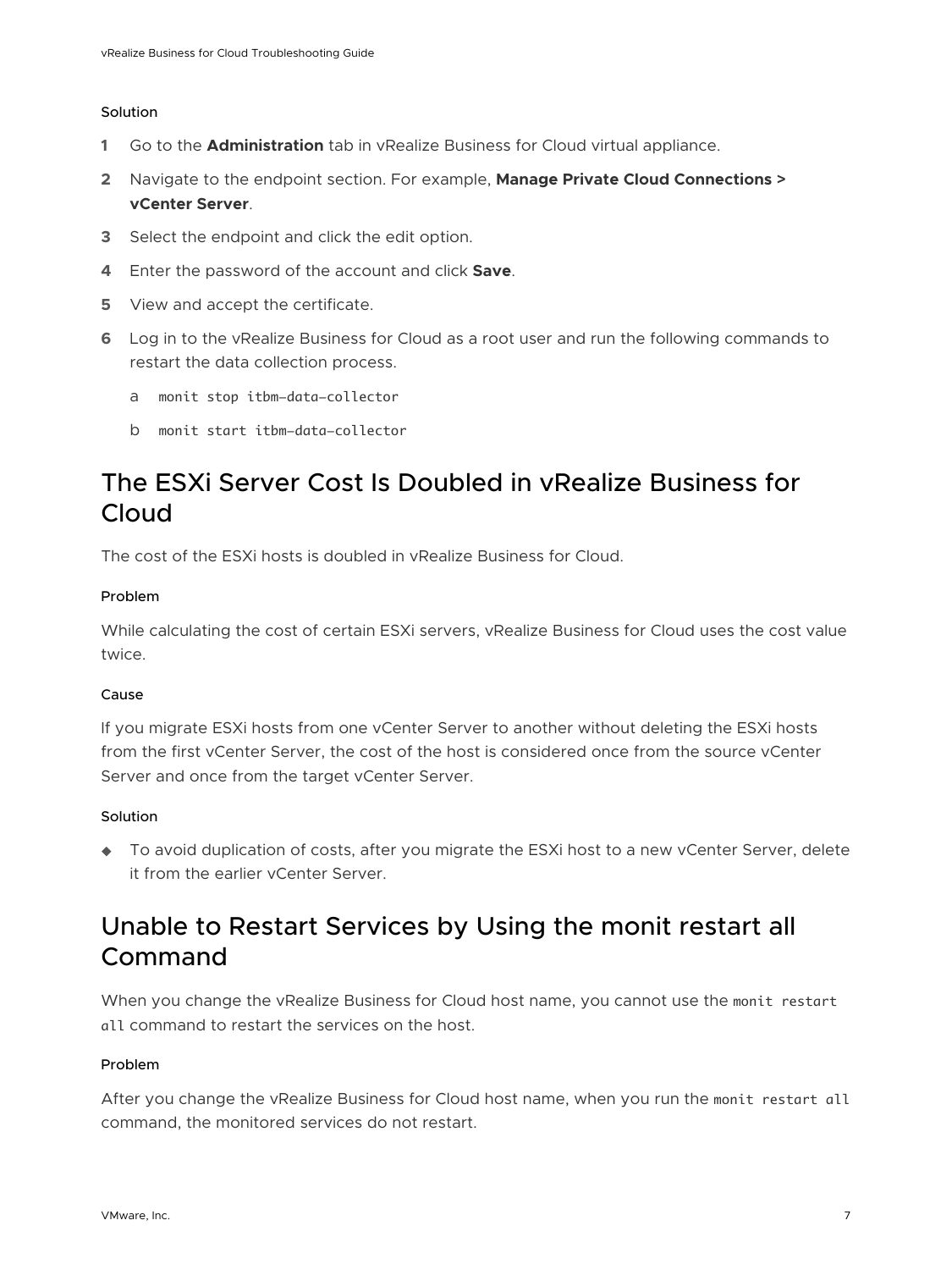#### <span id="page-7-0"></span>Cause

The monit command cannot identify the host because of the name change.

#### **Solution**

 $\triangle$  Run the command to restart the monit service.

systemctl restart monit

#### Solution

Monit registers the new name of the host and enables you to use the monit commands.

## Cost Calculation Fails with Multiple Entries with Same Key Error Message

After upgrading vRealize Business for Cloud, cost calculation might fail.

#### Problem

Occasionally, cost calculation for Azure endpoints might fail after vRealize Business for Cloud is upgraded. You might see the Multiple entries with same key error message in the server log.

#### Cause

This problem appears because of duplicate entries created in the FactsRepo inventory service after the upgrade.

#### Solution

- **1** Log in to the vRealize Business for Cloud, using the system administrator credentials.
- **2** Start the Postgres client by entering the following command.

/usr/ITFM-Cloud/va-tools/bin/db-client.sh

**3** Enter the following command in the Postgres client.

delete from itfm\_azure\_resource\_details where id in (select itfm\_azure\_resource\_details.id from (select resource\_id, month, count(\*) from itfm\_azure\_resource\_details group by resource\_id, month having count(\*)>1 ) as new\_details inner join itfm\_azure\_resource\_details on itfm\_azure\_resource\_details.resource\_id=new\_details.resource\_id and itfm\_azure\_resource\_details.month=new\_details.month);

**4** Exit the Postgres client by entering the following command.

 $\qquad q$ 

**5** Log in to MongoDB by entering the following command.

mongo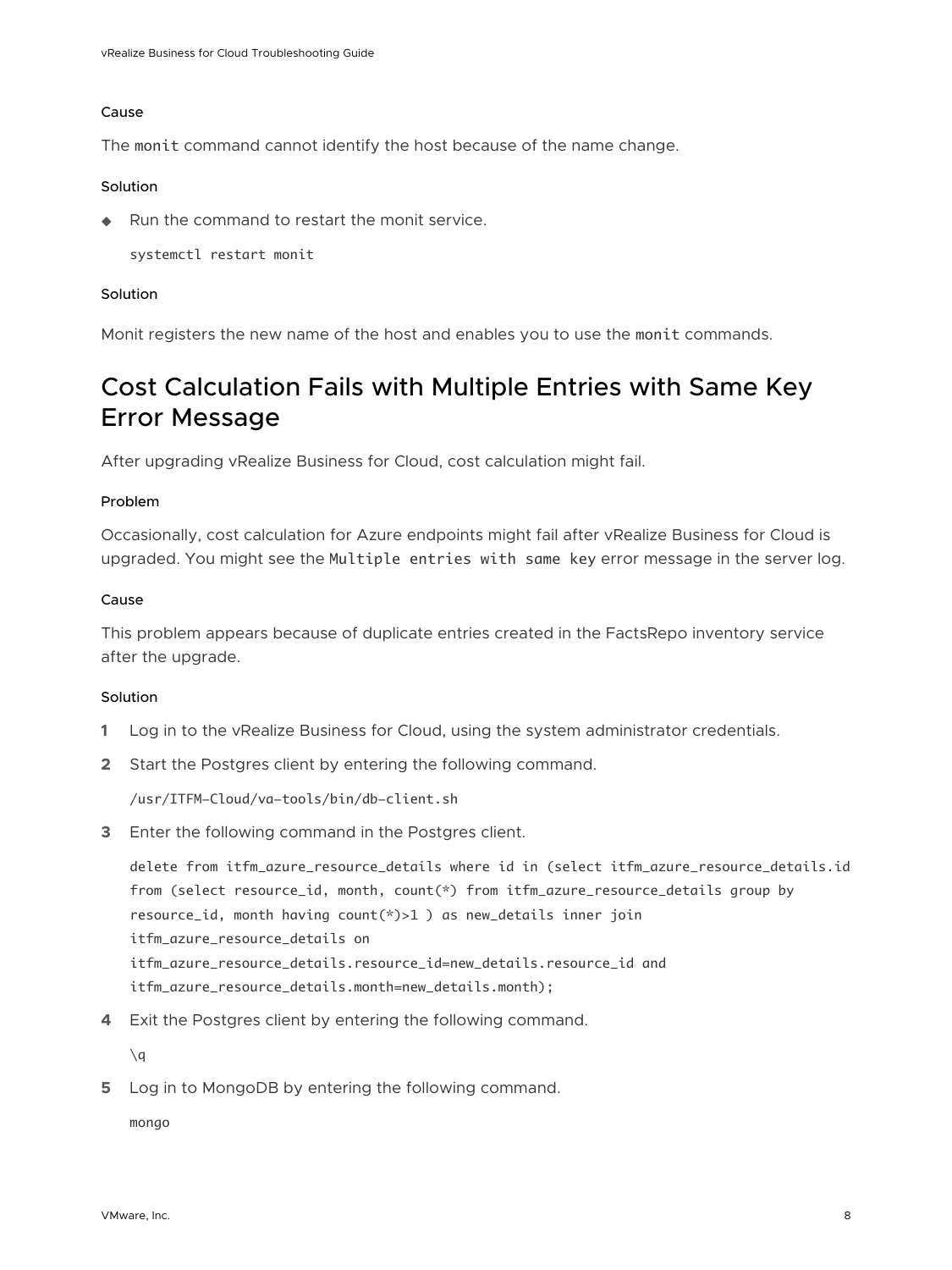<span id="page-8-0"></span>**6** Enter the following command.

use fr\_system

**7** To get the duplicates from the azure resource collection, enter the following query.

db.getCollection('azureResource').aggregate([{\$group: { \_id: { resourceId:"\$resourceId" }, count: { \$sum: 1 } }},{\$match : {count: {\$gte :2}}}]);

**8** Copy the output to a text file.

The output contains resourceId and count information in two columns.

**9** Remove each duplicated entry individually by entering the following command once for each entry.

db.azureResource.deleteMany({'resourceId':'<resourceIdFromQuery>'});

You must replace *<resourceIdFromQuery>* with resourceId for each entry from the output you have copied to the text file.

**10** To exit MongoDB, press the following key combinations.

Ctrl+c

## Cost Calculation Fails with Failed to Query FactsRepo Error Message

The status of cost calculation might indicate a failure.

#### Problem

After a cost calculation failure, when you look at the itfm-server.log file, you might see the Failed to query FactsRepo with query: fetch 'storageGB' by [time,time] error message.

#### Cause

This problem occurs when the cost calculation status is obtained from the FactsRepo inventory service while the service is busy.

#### Solution

- **1** Log in to the vRealize Business for Cloud virtual machine.
- **2** Run the /usr/ITFM-Cloud/va-tools/bin/configclient.py GET -k query.source.batching command.

The value of the query.source.batching configuration is false.

- **3** To change the value of the query.source.batching configuration to true, run the /usr/ ITFM-Cloud/va-tools/bin/configclient.py SET -k query.source.batching -v true command.
- **4** To verify that the value of the query.source.batching configuration is true, run the /usr/ ITFM-Cloud/va-tools/bin/configclient.py GET -k query.source.batching command.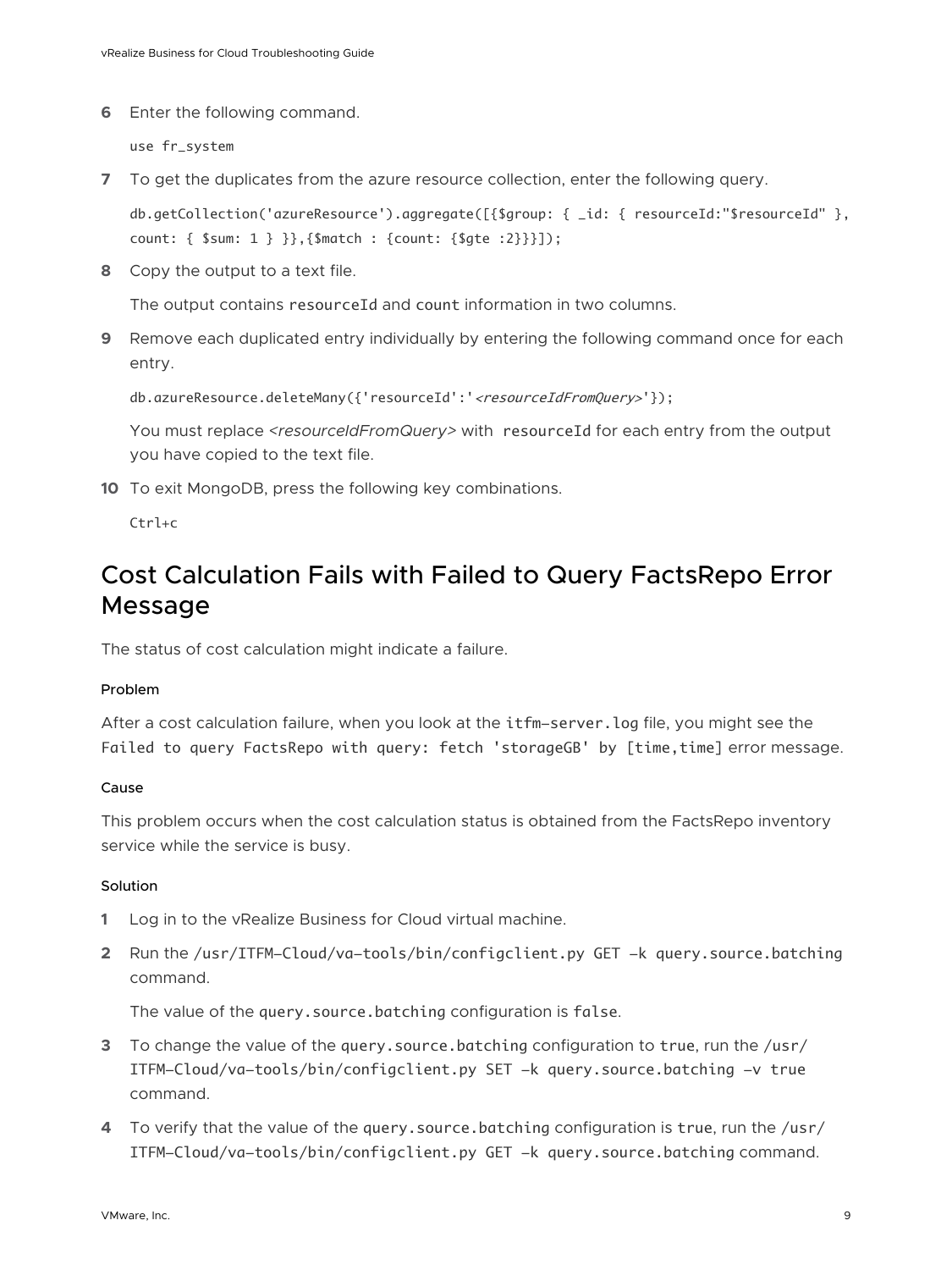<span id="page-9-0"></span>**5** To restart the vRealize Business for Cloud virtual machine, run the monit restart itbmserver command.

After the vRealize Business for Cloud virtual machine restarts, the cost calculation status is green.

## Mitigation for Clickjacking in vRealize Business for Cloud

When you run a security scan on vRealize Business for Cloud, you might see security vulnerabilities for two pages in vRealize Business for Cloud.

#### Problem

If you run a security scan on vRealize Business for Cloud, you might see security vulnerabilities for two pages in vRealize Business for Cloud.

#### Cause

When you run a security scan on vRealize Business for Cloud using the network scanning tool, you might see security vulnerabilities for two pages in vRealize Business for Cloud.

#### **Solution**

- **1** Navigate to/usr/local/tomcat/itbm-server/webapps/itfm-cloud/WEB-INF folder in the application.
- **2** Locate the web.xml file and include the following code snippet.

```
<filter>
<filter-name>httpHeaderSecurity</filter-name>
<filter-class>org.apache.catalina.filters.HttpHeaderSecurityFilter</filter-class>
<async-supported>true</async-supported>
<init-param>
<param-name>antiClickJackingOption</param-name>
<param-value>SAMEORIGIN</param-value>
</init-param>
<init-param>
<param-name>xssProtectionEnabled</param-name>
<param-value>true</param-value>
</init-param>
</filter>
<filter-mapping>
<filter-name>httpHeaderSecurity</filter-name>
<url-pattern>/*</url-pattern> 
</filter-mapping>
```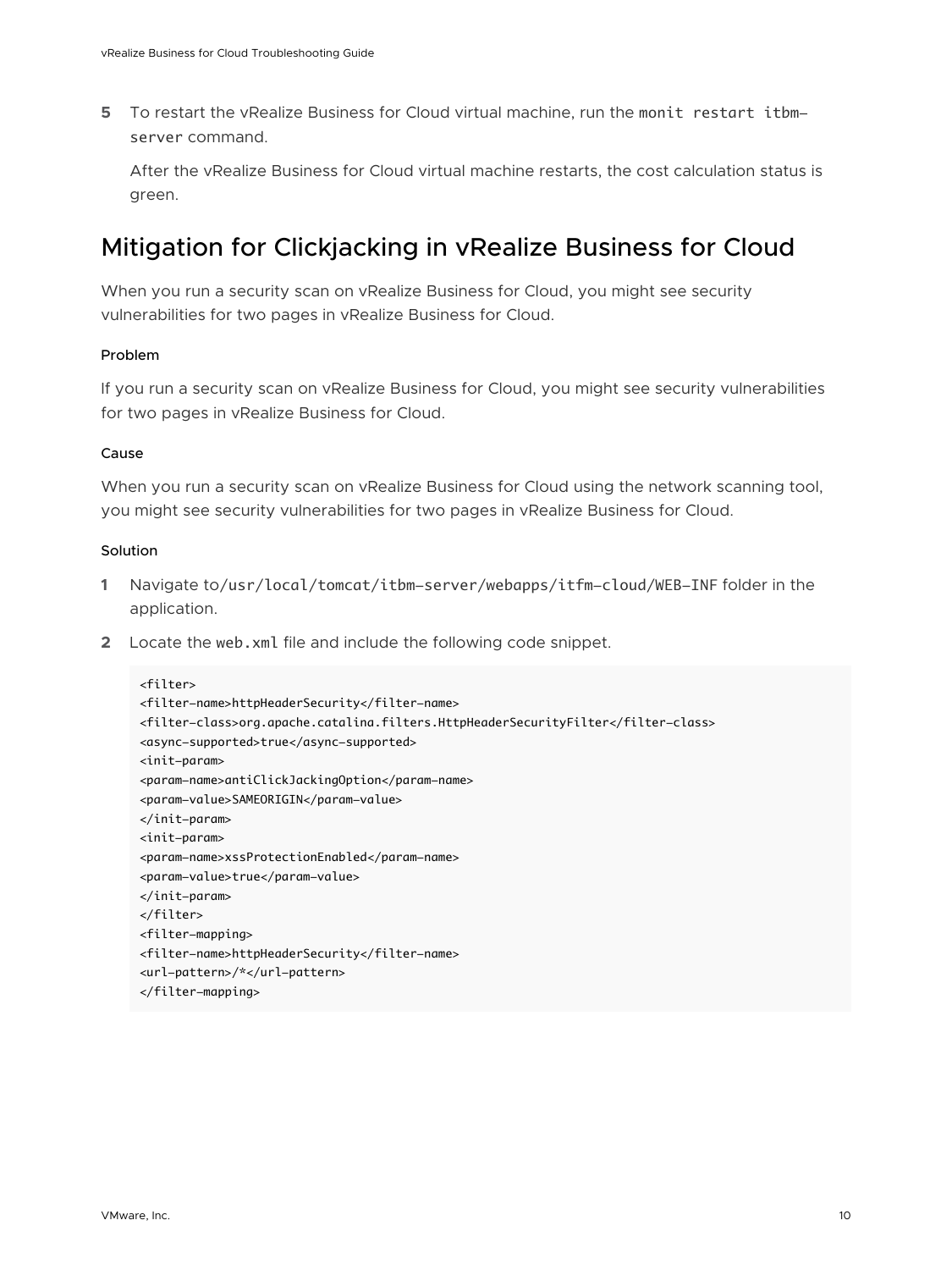## <span id="page-10-0"></span>Troubleshoot vRealize Automation Problems in vRealize Troubleshoot vRealize<br>Automation Problems in vRealize<br>Business for Cloud

You can solve problems related to the vRealize Automation such as connectivity, data collection, and blueprints costs.

This chapter includes the following topics:

- **n vRealize Automation Data Collection Failure**
- **n** [vRealize Business for Cloud and vRealize Automation Connection Failure](#page-11-0)
- <sup>n</sup> [vRealize Business for Cloud Is Disconnected](#page-12-0)
- [Business Management Tab Does not Appear](#page-13-0)
- **[Error While Accessing vRealize Business for Cloud](#page-13-0)**
- **n** Blueprint Costs Displayed as Zero for vCloud Director Based Blueprints in vRealize [Automation](#page-14-0)
- **n** [Blueprints Appear in the Other Cloud Providers Tab](#page-15-0)
- **n** [Insufficient Storage for Large Public Cloud Bills](#page-15-0)
- **n** [Business Management Tab Does Not Appear](#page-16-0)
- <sup>n</sup> [Authentication Exception in Business Management Tab](#page-17-0)

## vRealize Automation Data Collection Failure

vRealize Business for Cloud and vRealize Automation connection fails, which results in data collection failure.

For information about configuring Network Time Protocol (NTP), see the *Configure Time Synchronization* section in the Installation Guide.

#### Problem

After you register vRealize Business for Cloud with vRealize Automation, the vRealize Automation data collection displaysIaaS host unknown error and then the IaaS machine is not reachable from vRealize Business for Cloud.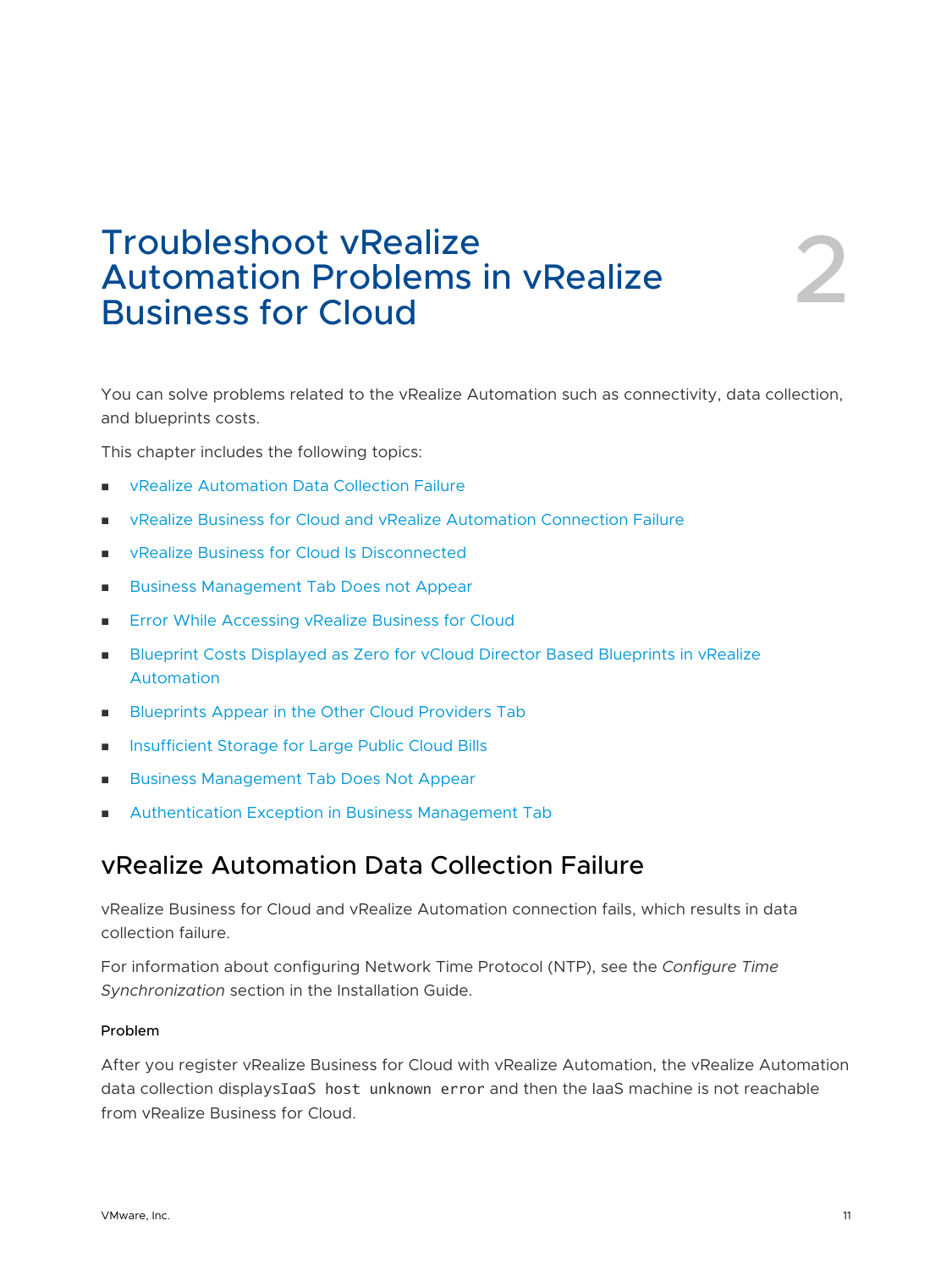#### <span id="page-11-0"></span>Cause

This problem occurs if the timeis not synchronized between vRealize Automation virtual appliance and the vRealize Business for Cloud vRealize Business for Cloud virtual appliance. The time difference between the two virtual appliances must not be more than 60 seconds.

#### **Solution**

- **1** Configure the same NTP servers on both vRealize Automation and vRealize Business for Cloud virtual appliances.
- **2** Restart the virtual appliances.

## vRealize Business for Cloud and vRealize Automation Connection Failure

An error message is displayed after registering vRealize Business for Cloud with vRealize Automation.

For information about recreating SSL key store, see the *Change or Replace the SSL Certificate of vRealize Business for Cloud* section in the Installation Guide.

For information about how to register vRealize Business for Cloud, see the *Register vRealize Business for Cloud with vRealize Automation* section in the Installation Guide.

#### Problem

After you register vRealize Business for Cloud with vRealize Automation, if you navigate to **Administration > Business Management**, a java.net.NoRouteToHostException: No route to host error message is displayed.

#### Cause

This problem occurs if the IP address of the vRealize Business for Cloud virtual appliance changes after vRealize Business for Cloud is registered with vRealize Automation.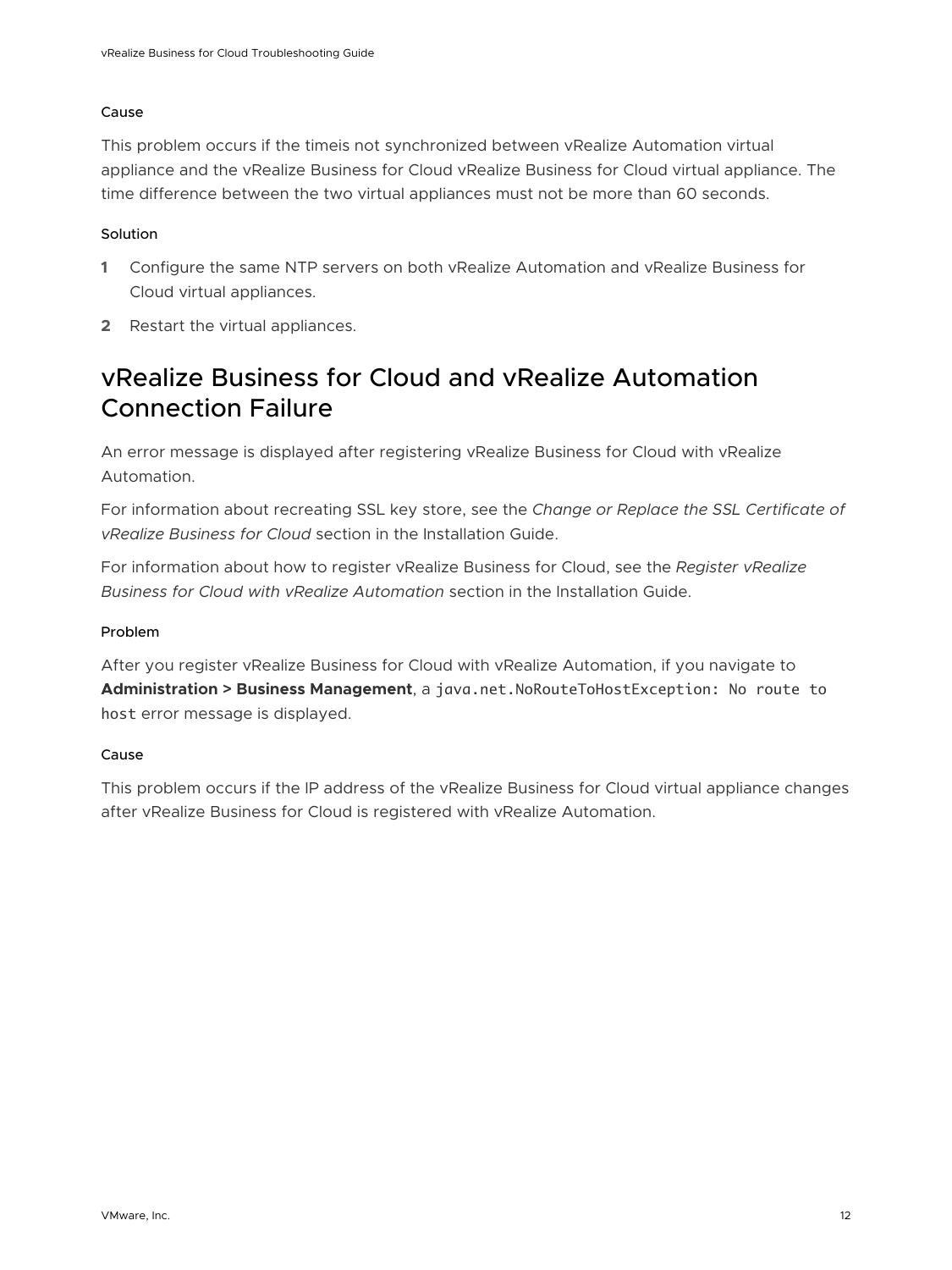#### <span id="page-12-0"></span>Solution

- **1** Unregister vRealize Business for Cloud.
	- a Log in to the vRealize Business for Cloud web console at https:// *vRealize\_Business\_for\_Cloud\_IP\_address*:5480.
	- b Based on your registered setup, perform the applicable steps.

| <b>Option</b>                                                 | <b>Procedure</b>                                                                                                         |
|---------------------------------------------------------------|--------------------------------------------------------------------------------------------------------------------------|
| If you have registered with<br><b>vRealize Automation</b>     | Download all the vRealize Automation reports. For more information,<br>1<br>see https://kb.vmware.com/s/article/2151835. |
|                                                               | On the <b>Registration</b> tab, click <b>vRealize Automation</b> .<br>2                                                  |
|                                                               | 3<br>Enter the details of the already registered vRealize Automation<br>server.                                          |
|                                                               | Click Unregister.<br>4                                                                                                   |
|                                                               | If all the parameters are correct, you see the Unregistered with                                                         |
|                                                               | vRealize Automation server message.                                                                                      |
| If you have registered with<br><b>VMware Identity Manager</b> | On the <b>Registration</b> tab, click vIDM.                                                                              |
|                                                               | Enter the details of the already registered VMware Identity Manager<br>2<br>virtual appliance.                           |
|                                                               | 3<br>Click Unregister.                                                                                                   |
|                                                               | If all the parameters are correct, you see the Unregistered with vIDM<br>message.                                        |

- **2** Perform one of the following steps.
	- n Remove vRealize Business for Cloud virtual appliance from your environment and deploy a new instance of vRealize Business for Cloud with a static IP and fully-qualified domain name.
	- Re-create the SSL key store file (ssl.keystore).
- **3** Register vRealize Business for Cloud with vRealize Automation.

## vRealize Business for Cloud Is Disconnected

You are unable to connect to vRealize Business for Cloud.

For information about how to register vRealize Business for Cloud, see the *Register vRealize Business for Cloud with vRealize Automation* section in the Installation Guide.

#### Problem

After the vRealize Automation SSL certificate is updated, the connection to vRealize Business for Cloud is lost.

#### Cause

An administrator has replaced the self-signed certificate of vRealize Automation, which is not registered with vRealize Business for Cloud.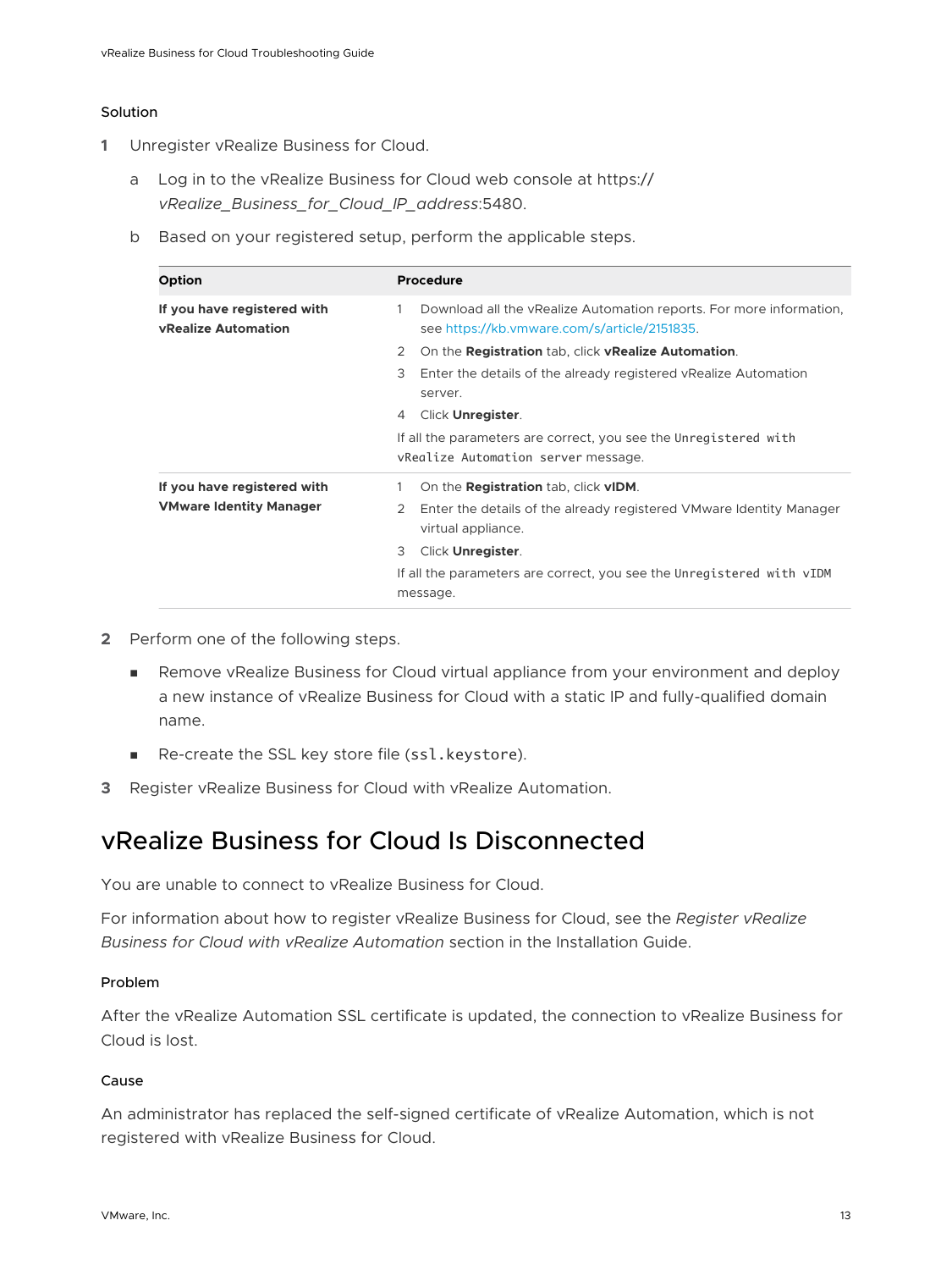#### <span id="page-13-0"></span>Solution

◆ Register your vRealize Business for Cloud server with vRealize Automation.

## Business Management Tab Does not Appear

After you register vRealize Business for Cloud with vRealize Automation, the **Business Management** tab does not appear in the vRealize Automation user interface.

#### Problem

After you register vRealize Business for Cloud with vRealize Automation and assign the **Business Management** role or the **Tenant Controller** role to a user, the **Business Management** tab does not appear in the vRealize Automation user interface.

#### Cause

This problem might occur in one of the following situations.

- **Notable 1** When IaaS component of vRealize Automation is not available.
- When vRealize Automation data is cached on server.

#### Solution

- <sup>u</sup> When the vRealize Automation IaaS component is unavailable, perform the following steps.
	- a Log in to vRealize Automation virtual appliance by using the root credentials.
	- b Create an extension.properties file under /etc/vcac and hide the home page tab by using the shell.disabledExtensions=csp.home command

You can hide other tabs by using shell.disabledExtensions=extension-id[, extension-id]

- c Restart the vRealize Automation virtual appliance.
- d Log in to the vRealize Automation interface.

The Business Management tab appears.

- When vRealize Automation data is cached on server, perform the following steps.
	- a Log in to vRealize Automation by using the administrator@vsphere.local credentials.
	- b Click **Edit** to open the edit window of the user tenant and click **Update**.
	- c Log out and log in again as a tenant by using the tenant URL.

## Error While Accessing vRealize Business for Cloud

After you register vRealize Business for Cloud with vRealize Automation, you might see an error when you attempt to access vRealize Business for Cloud.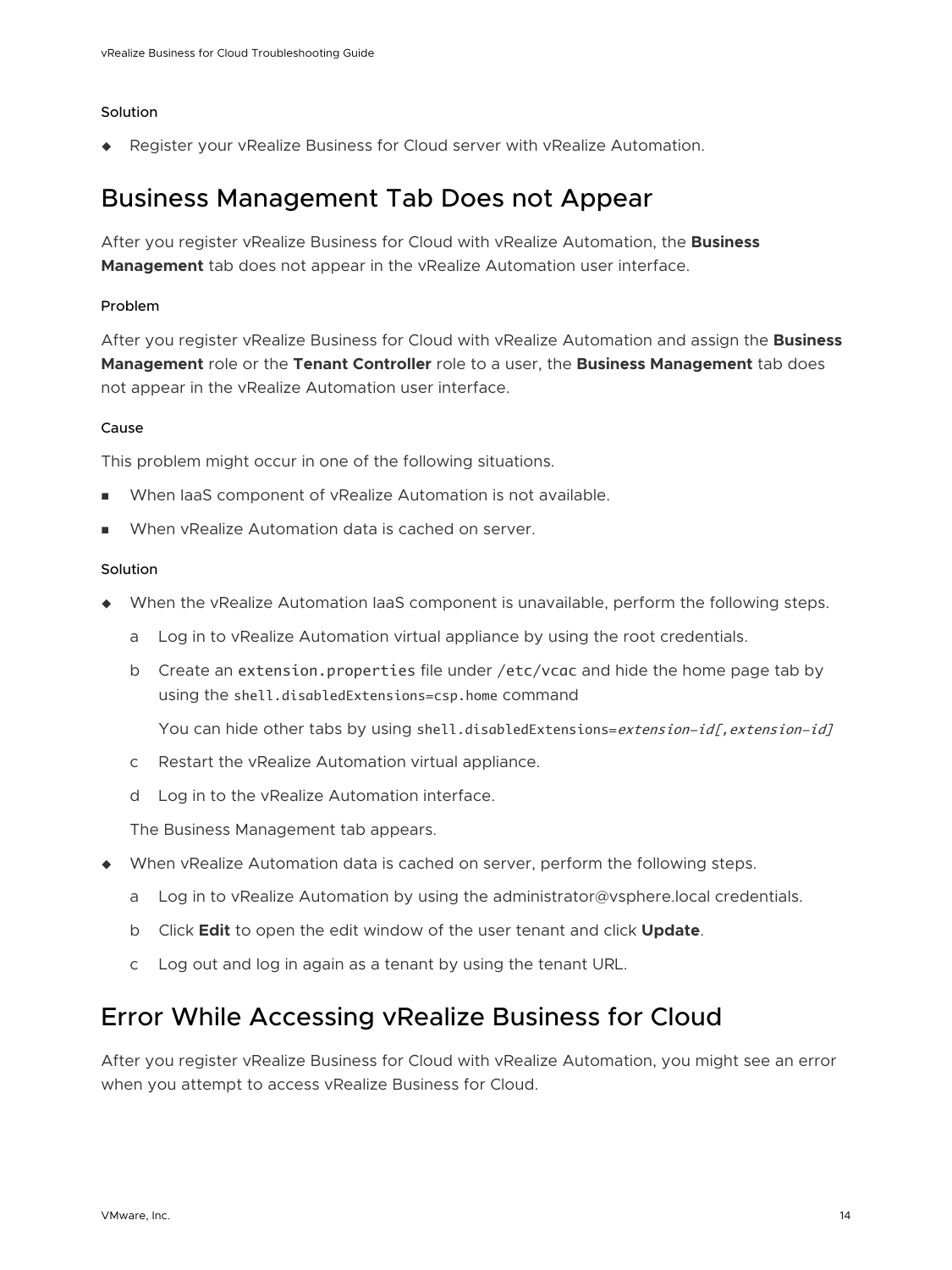<span id="page-14-0"></span>For information about how to synchronize the time between vRealize Automation and vRealize Business for Cloud virtual appliances, see the *Configure Time Synchronization*section in the Install Guide.

#### Problem

After you register vRealize Business for Cloud with vRealize Automation, if you click the **Business Management** tab in the vRealize Automation user interface, you might see Error 404 or HTTP Error 401 Unauthorized error.

#### Cause

These errors might occur in one of the following situations

- <sup>n</sup> vRealize Business for Cloud server is not up or reachable.
- The time between vRealize Automation and vRealize Business for Cloud virtual appliances is not synchronized. The time difference between the virtual appliances must not be more than 60 seconds.

#### **Solution**

- $\blacklozenge$  When you see Error 404, perform the following steps:
	- a Log in to the vRealize Business for Cloud virtual machine.
	- b Run the monit restart itbm-server command.

The server restarts in 20 to 30 seconds.

- $\bullet$  When you see Error 401, perform the following steps:
	- a Configure the same NTP servers on both vRealize Automation and vRealize Business for Cloud virtual appliances.
	- b Restart the virtual appliances.

## Blueprint Costs Displayed as Zero for vCloud Director Based Blueprints in vRealize Automation

When you provision a virtual machine from vCloud Director based blueprint in vRealize Automation, the cost value is displayed as zero.

#### Problem

When you provision a virtual machine from vCloud Director based blueprint in vRealize Automation, the cost value is not updated even when you update the cost in vRealize Automation and, the value is displayed as zero.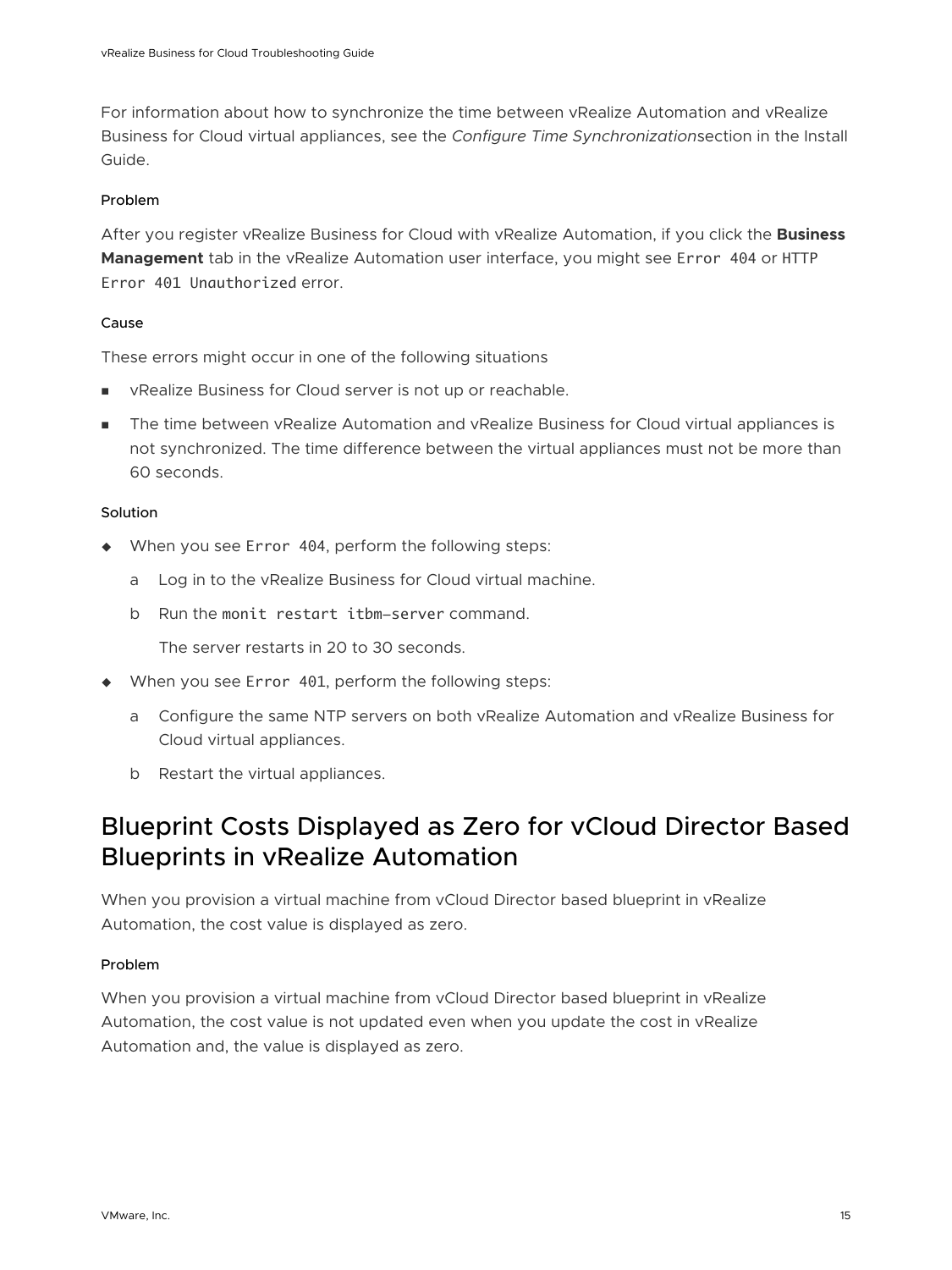#### <span id="page-15-0"></span>Cause

This problem might occur in one of the following situations.

- n The vCloud Director endpoint that exists in vRealize Automation is not added in vRealize Business for Cloud.
- **n** The price value is not configured in vRealize Business for Cloud.

#### **Solution**

- Add the vCloud Director endpoint in vRealize Business for Cloud.
- <sup>u</sup> Configure the pricing values by navigating to **Pricing and Charges > Pricing > Edit > Edit Pricing > Other Cloud Providers**.

## Blueprints Appear in the Other Cloud Providers Tab

The blueprints associated to the endpoints appear on the **Other Cloud Providers** tab in vRealize Business for Cloud.

For information about how to add an endpoint, see *Manage Private Cloud Connections* and *Manage Public Cloud Connections* in the installation Guide.

#### Problem

After you add an endpoint in vRealize Automation, when you click **Edit Pricing**, you see the blueprints associated to the endpoint appear on the **Other Cloud Providers** tab, but not under the respective section on the **Private Cloud (vSphere)** or **Public Cloud (AWS)** tabs.

#### Cause

You have added the endpoint in vRealize Automation only, and not in vRealize Business for Cloud.

#### **Solution**

 $\triangleleft$  Add the endpoint in vRealize Business for Cloud.

## Insufficient Storage for Large Public Cloud Bills

vRealize Business for Cloud reports insufficient storage for large public cloud bills.

#### Problem

If the size of the unzipped file of AWS or Azure bill is large, the virtual appliance runs out of storage and fails to store the bill.

#### Cause

This problem occurs when the unzipped file of AWS or Azure Bill is large. The lack of hard disk space affects the data collection process and other processes which need storage access.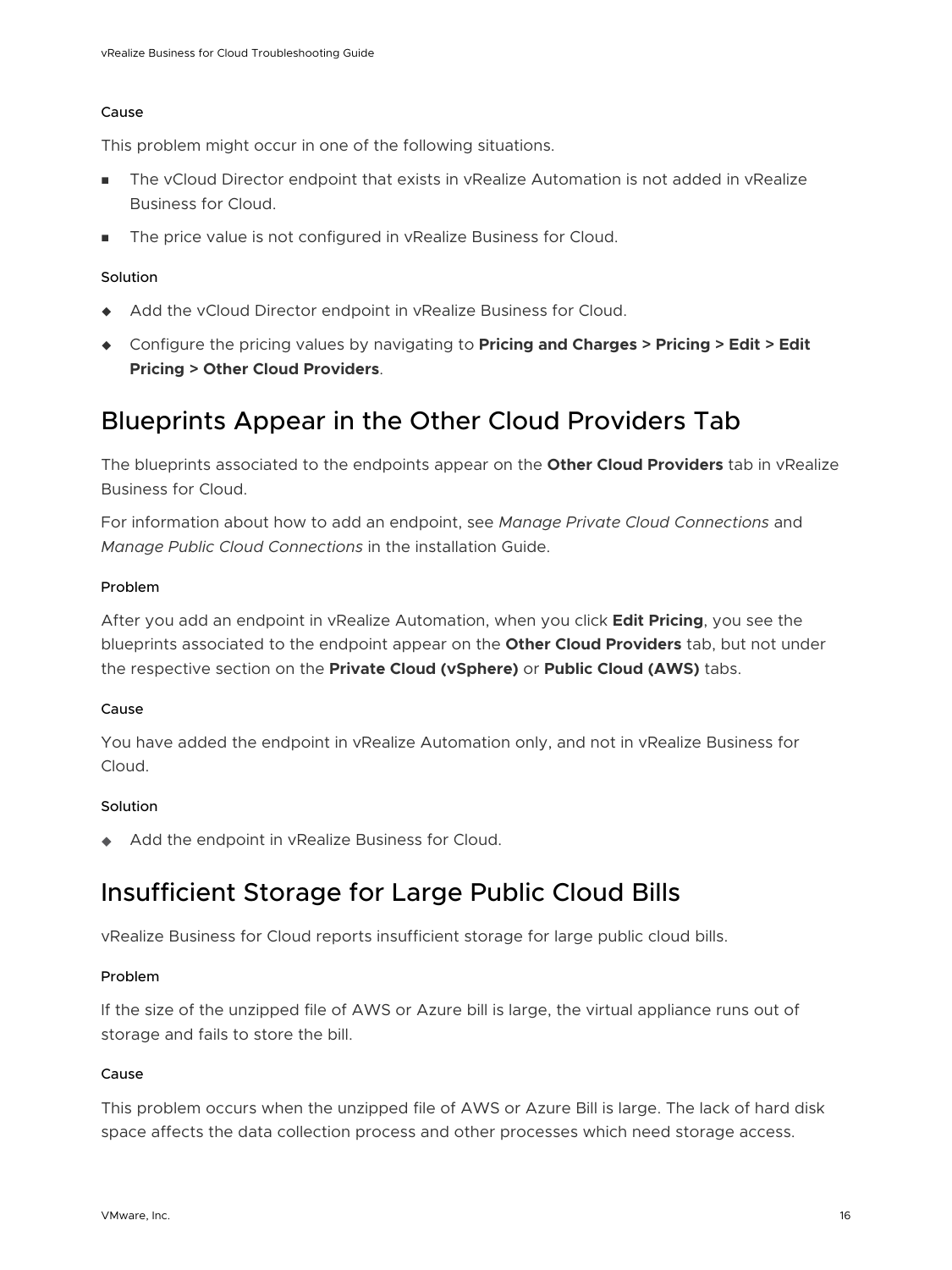#### <span id="page-16-0"></span>Solution

- **1** Shut down the vRealize Business for Cloud appliance.
- **2** Add a new hard disk to the vRealize Business for Cloud.
- **3** Power on the virtual appliance.
- **4** Connect to the virtual appliance using the Secure Sockets Layer.
- **5** In the shell client, to List all disks and identify the device ID of the new disk added, run fdisk -lu.

**Note** By default, the device ID for the new disk is /dev/sdb.

- **6** Access the disk utility for the new disk and run the **fdisk** /dev/sdb command.
	- a Press n then press Enter for new partition.
	- b Press p then press Enter for primary partition.
	- c Press 1 as the partition number.
	- d Accept the default start block and the default end block(use the default by pressing enter twice for start and for end).
	- e Press w to write the partition table to disk.
	- f Create a partition on the new disk.
- **7** To create an ext3 file system on the new disk, run mkfs -t ext3 /dev/sdb1.
- **8** If the bill size of AWS or Azure is large, run

mount /dev/sdb1 /usr/local/tomcat/itbm-data-collector/temp/ to mount the datacollector to a temp location in the new disk.

**9** Run mount -1.

The command confirms whether the new partition is mounted properly or not. See whether the output contains /dev/sdb1 on /usr/local/tomcat/itbm-data-collector/temp type ext3 (rw,relatime,data=ordered) or not.

10 To open the file using vi, run vi /etc/fstab.

#### **11** Add /dev/sdb1 /usr/local/tomcat/itbm-data-collector/temp ext3 defaults 1 1.

This step ensures that the disk is not unmounted if the virtual appliance is restarted.

#### **Solution**

Increase the size of vRealize Business for Cloud virtual appliance.

## Business Management Tab Does Not Appear

After you register vRealize Business for Cloud with vRealize Automation, the **Business Management** tab does not appear in the vRealize Automation user interface.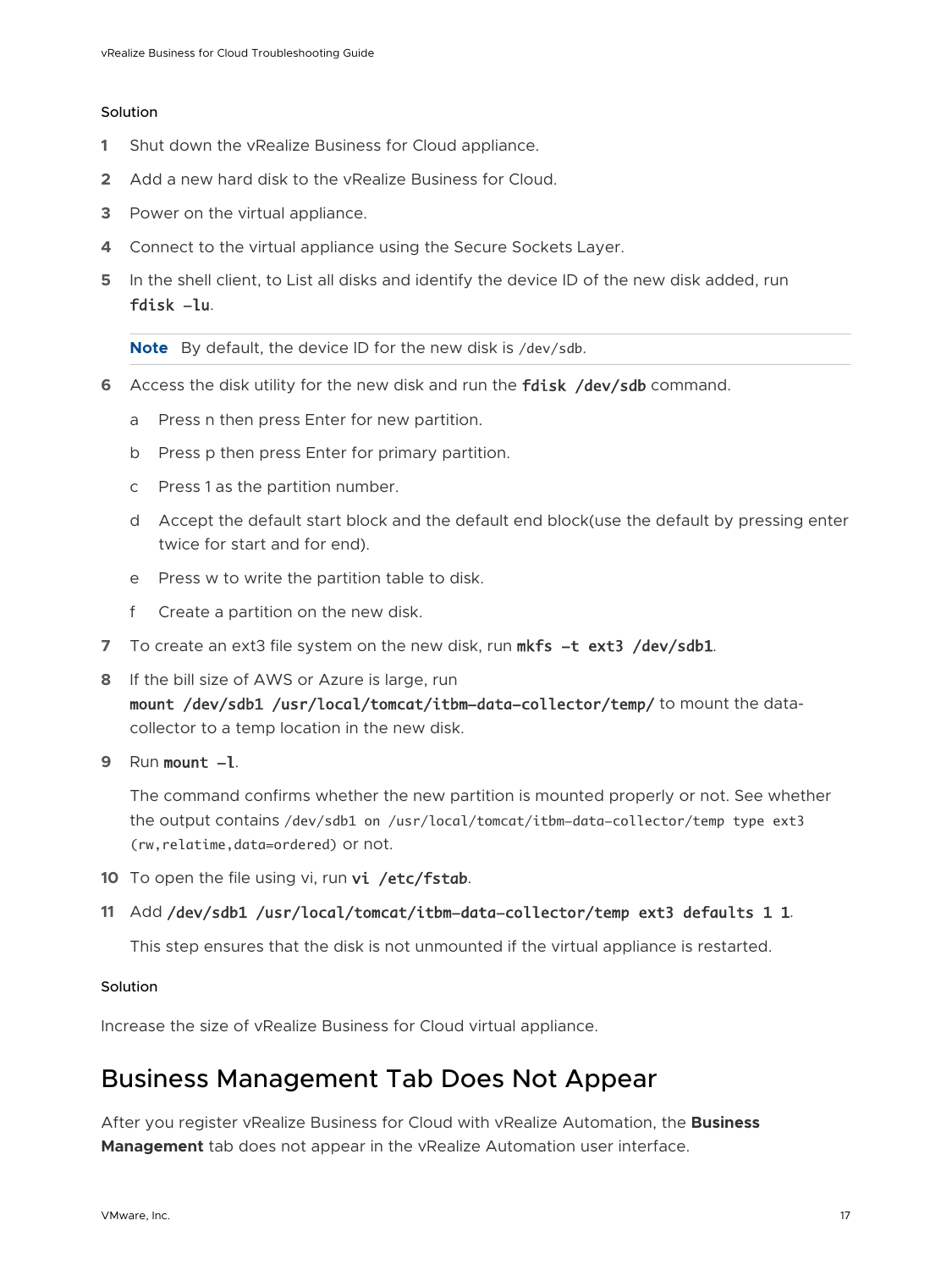#### <span id="page-17-0"></span>Problem

After you register vRealize Business for Cloud with vRealize Automation and start the system, the **Business Management** tab in vRealize Business for Cloud does not appear in the vRealize Automation user interface. You also see the following error message:

javax.net.ssl.SSLHandshakeException: java.security.cert.CertificateException:Untrusted certificate chain exception in Administration -> Business Management TAB of vRA integrated setup.

#### Cause

This problem might occur due to the following reason.

**n** The time between vRealize Automation and vRealize Business for Cloud virtual appliances is not synchronized.

#### Solution

Unregister vRealize Business for Cloud from vRealize Automation, regenerate the self-signed certificate, and register vRealize Business for Cloud again with vRealize Automation. For information about how to change or replace the SSL certificate see the [Change or Replace the](https://docs-staging.vmware.com/en/vRealize-Business/7.5/vRBforCloud.install.doc/GUID-5F3AB760-9B78-4593-9693-9CD7EDE8A2CE.html) [SSL Certificate of vRealize Business for Cloud](https://docs-staging.vmware.com/en/vRealize-Business/7.5/vRBforCloud.install.doc/GUID-5F3AB760-9B78-4593-9693-9CD7EDE8A2CE.html) section in the Install Guide.

## Authentication Exception in Business Management Tab

Unable to authenticate with a OAuthToken exception in Business management tab of vRealize Business for Cloud integrated with vRealize Automation

#### Problem

When you attempt to access the Business Management tab in vRealize Business for Cloud which is integrated with vRealize Automation, the following authentication exception message is displayed. org.springframework.security.authentication.BadCredentialsException: Unable to authenticate with OAuthToken! The token is expired.

#### Cause

This issue occurs in vRealize Automation. When the user session expires in vRealize Automation, business management tab displays the authentication exception.

#### **Solution**

 $\bullet$  In vRealize Automation mode, after token expiry if the authentication exception pop-up appears in Business Management, then log out and log in again.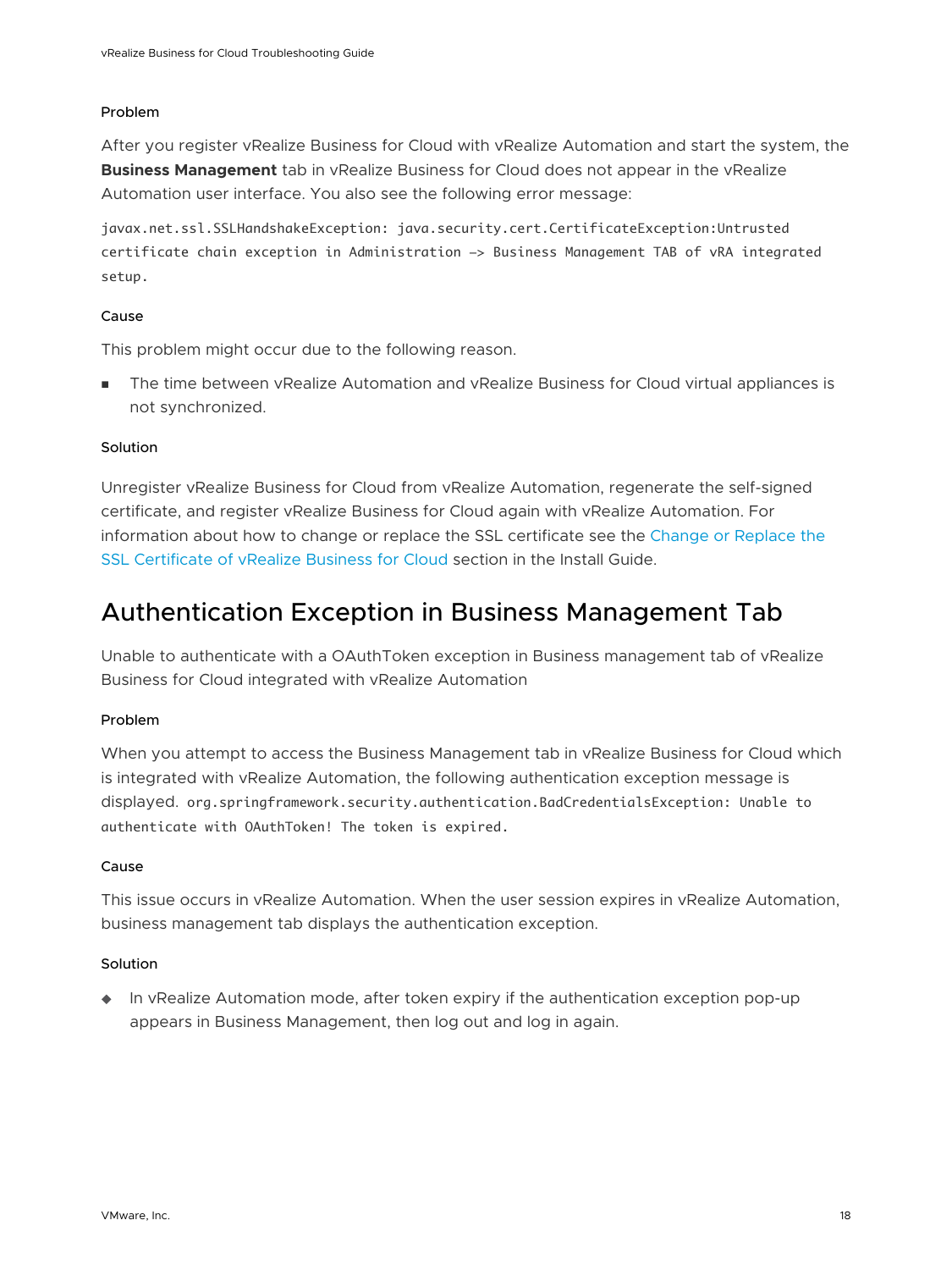## <span id="page-18-0"></span>Troubleshoot VMware Identity<br>Manager Problems in vRealize<br>Business for Cloud Manager Problems in vRealize

You can solve the problems related to the VMware Identity Manager.

This chapter includes the following topics:

- **n** Registration of vRealize Business for Cloud with VMware Identity Manager Fails
- [Redirecting to VMware Identity Manager Might Fail](#page-19-0)
- [Unable to Log In to VMware Identity Manager](#page-19-0)
- <sup>n</sup> [Troubleshoot the Warning Message About vRealize Business for Cloud Access Permissions](#page-20-0)

## Registration of vRealize Business for Cloud with VMware Identity Manager Fails

The vRealize Business for Cloud registration with VMware Identity Manager fails.

#### Problem

When you attempt to register vRealize Business for Cloud with VMware Identity Manager, the registration process might fail.

#### Cause

Registration attempts might fail because of several reasons.

- **n** Incorrect host name or the IP address
- n Certificate mismatch because of using IP address entry, instead of using the host name
- n Incorrect credentials
- **n** Insufficient user permissions

#### Solution

- $\blacklozenge$  Verify the host name or the IP address.
- <sup>u</sup> During registration process, enter the host name of the virtual appliance, instead of the IP address.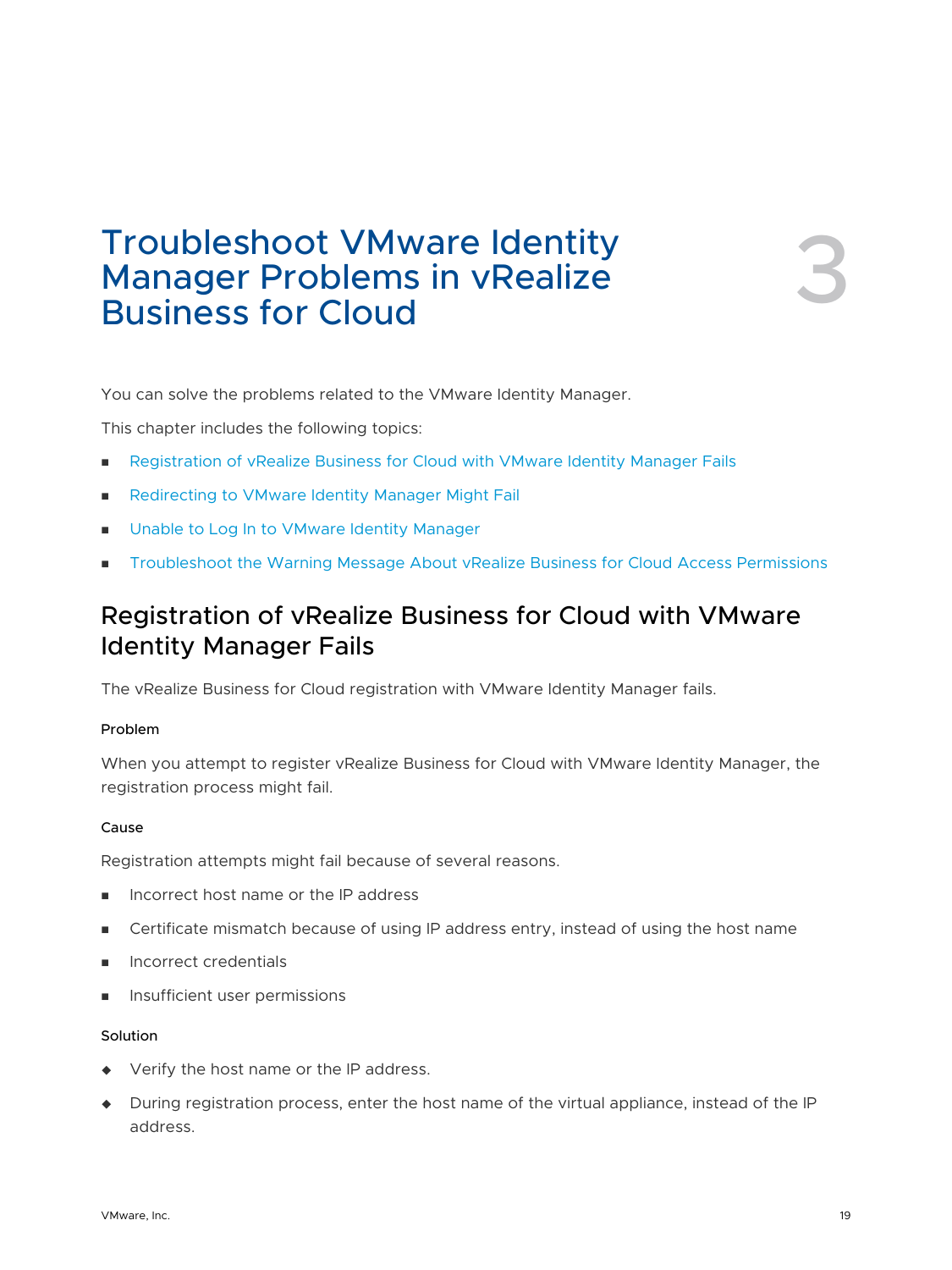- <span id="page-19-0"></span> $\blacklozenge$  Verify the user credentials.
- $\blacklozenge$  Verify that the user has the administrator role.

## Redirecting to VMware Identity Manager Might Fail

When you attempt to log in to vRealize Business for Cloud, the redirection to VMware Identity Manager might fail.

For information about how to register vRealize Business for Cloud, see the *Register vRealize Business for Cloud with VMware Identity Manager* section in the Installation Guide.

#### Problem

If you have registered vRealize Business for Cloud with VMware Identity Manager, when you attempt to log in to vRealize Business for Cloud, you might see the following error:This site can't be reached.

#### Cause

vRealize Business for Cloudlogin attempts might fail because of several reasons.

- **n** The VMware Identity Manager server is not reachable.
- The VMware Identity Manager host name has changed.
- <sup>n</sup> The itfm-oauth.properties file at /usr/local/tcserver/vfabric../itbm-server/conf has been modified.

#### Solution

- $\blacklozenge$  Verify that the VMware Identity Manager server is up and running.
- ◆ Re-register vRealize Business for Cloud with the VMware Identity Manager.

## Unable to Log In to VMware Identity Manager

When you attempt to log in to VMware Identity Manager as administrator for managing user accounts, the log in might fail.

#### Problem

You might be unable to log in to VMware Identity Manager as administrator for adding, modifying or deleting user accounts.

#### Cause

- **n** Incorrect credentials
- n Problem with VMware Identity Manager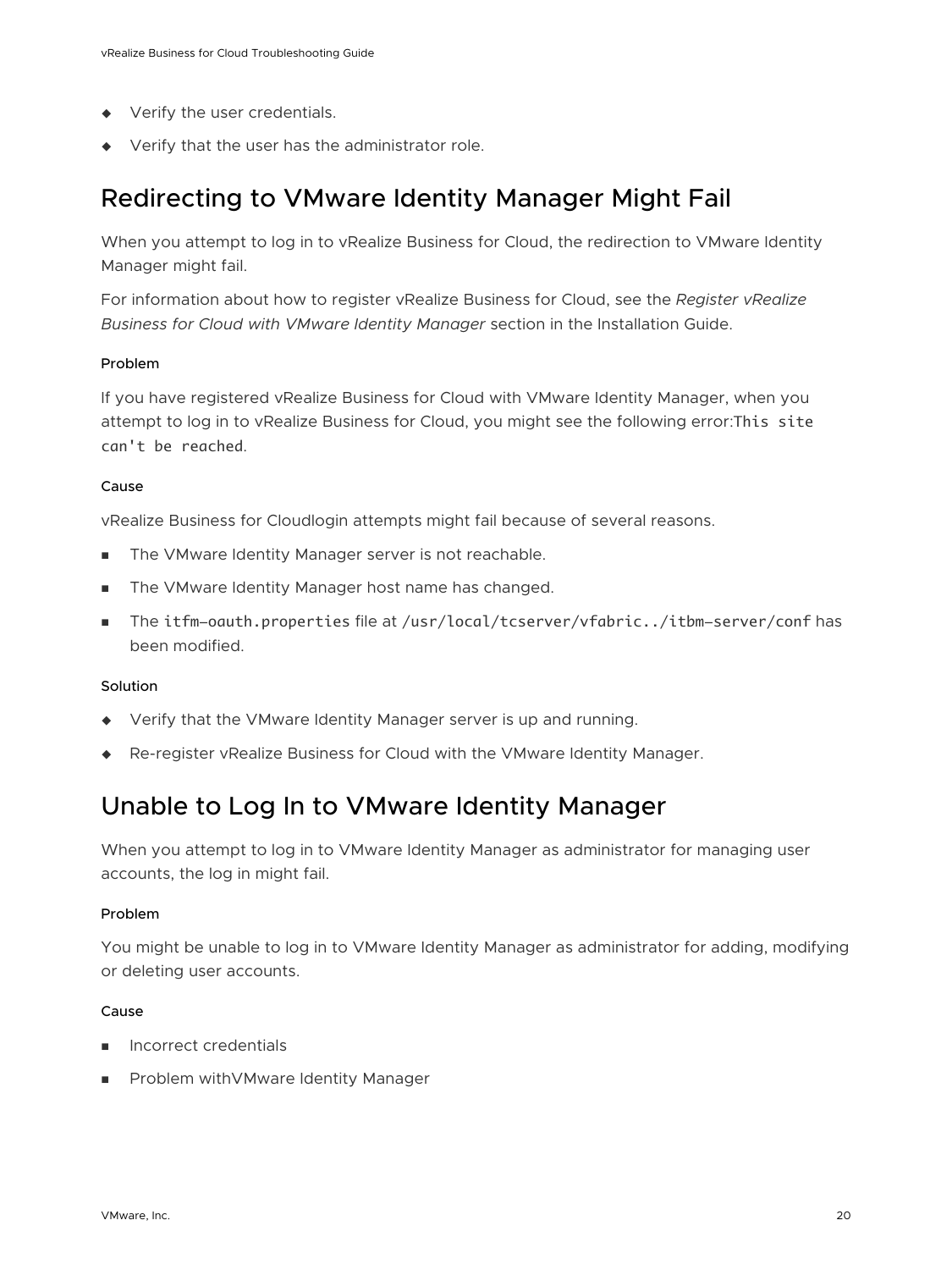#### <span id="page-20-0"></span>Solution

- $\bullet$  To resolve this problem, perform the applicable step out of the following solutions.
	- **n** Verify the user credentials matches the credentials that you provided during VMware Identity Manager deployment.
	- **n** Check for any problem in the VMware Identity Manager server.

## Troubleshoot the Warning Message About vRealize Business for Cloud Access Permissions

When a user logs in to vRealize Business for Cloud, the user might see a message to contact the system administrator for the required roles.

#### Cause

The user is not assigned the required vRealize Business for Cloud role in VMware Identity Manager.

#### Solution

- **1** Log in to the VMware Identity Manager virtual appliance at https:// *VMware\_Identity\_Manager\_hostname* as an administrator.
- **2** Click **Users & Groups**.

You can see the following vRealize Business for Cloud roles in the list.

- **n vRBC\_Administrator**, which provides the business administrator privileges.
- **NORBC\_Controller**, which provides view access to specific business units.
- **n vRBC\_ViewOnly**, which provides read-only privileges.
- **3** Select the vRealize Business for Cloud role that you want to assign to the user.
- **4** Select **Users in This Group** and click **Modify Users in This Group**.
- **5** Search for and select the user name to which you want to add the role.
- **6** Click **Next**.

You see the name of the user in the **Users Being Added** section.

**7** Click **Save**.

The user name is added to the **Users in this Group** table.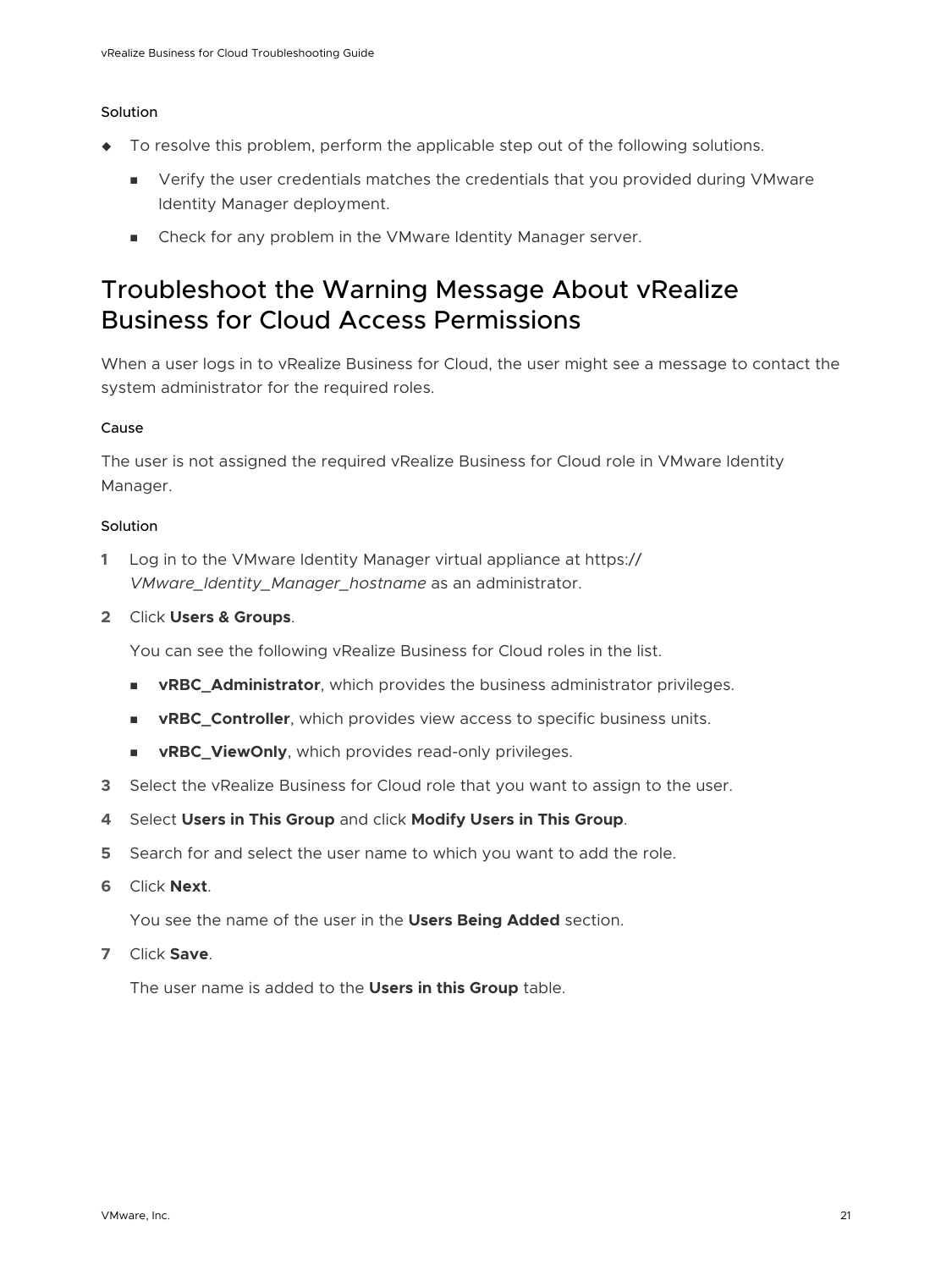## <span id="page-21-0"></span>Troubleshoot vCenter Server Account Problems in vRealize Troubleshoot vCenter Server<br>Account Problems in vRealize<br>Business for Cloud

You can solve the problems related to the vCenter Server endpoints registered with vRealize Business for Cloud.

This chapter includes the following topics:

- <sup>n</sup> vCenter Server Data Collection Failure
- <sup>n</sup> [vCenter Server Storage Synchronization Failure](#page-22-0)
- <sup>n</sup> [Data Collection Fails After vCenter Server Upgrade](#page-23-0)
- [Unable to Deny vCenter Clusters](#page-24-0)
- **n** [Cost Collection Failure](#page-24-0)

## vCenter Server Data Collection Failure

vRealize Business for Cloud is unable to collect data from vCenter Server.

For more information, see the knowledge base article at <http://kb.vmware.com/kb/2146836>.

#### Problem

When you click **Status** on the vRealize Business for Cloud user interface, you see one of the following problems:

- You see the red icon for the vCenter Server status.
- <sup>n</sup> You see a vCenter Server synchronization failure message.
- **Nou see the following error message under vCenter Server section:**

Unable to retrieve data from vROps vrops\_server\_address

**Nen you click Status** on the vRealize Business for Cloud user interface, you see the following error message under vCenter Server:

Unable to authenticate to vROps vrops\_server\_address using the vCenter's credentials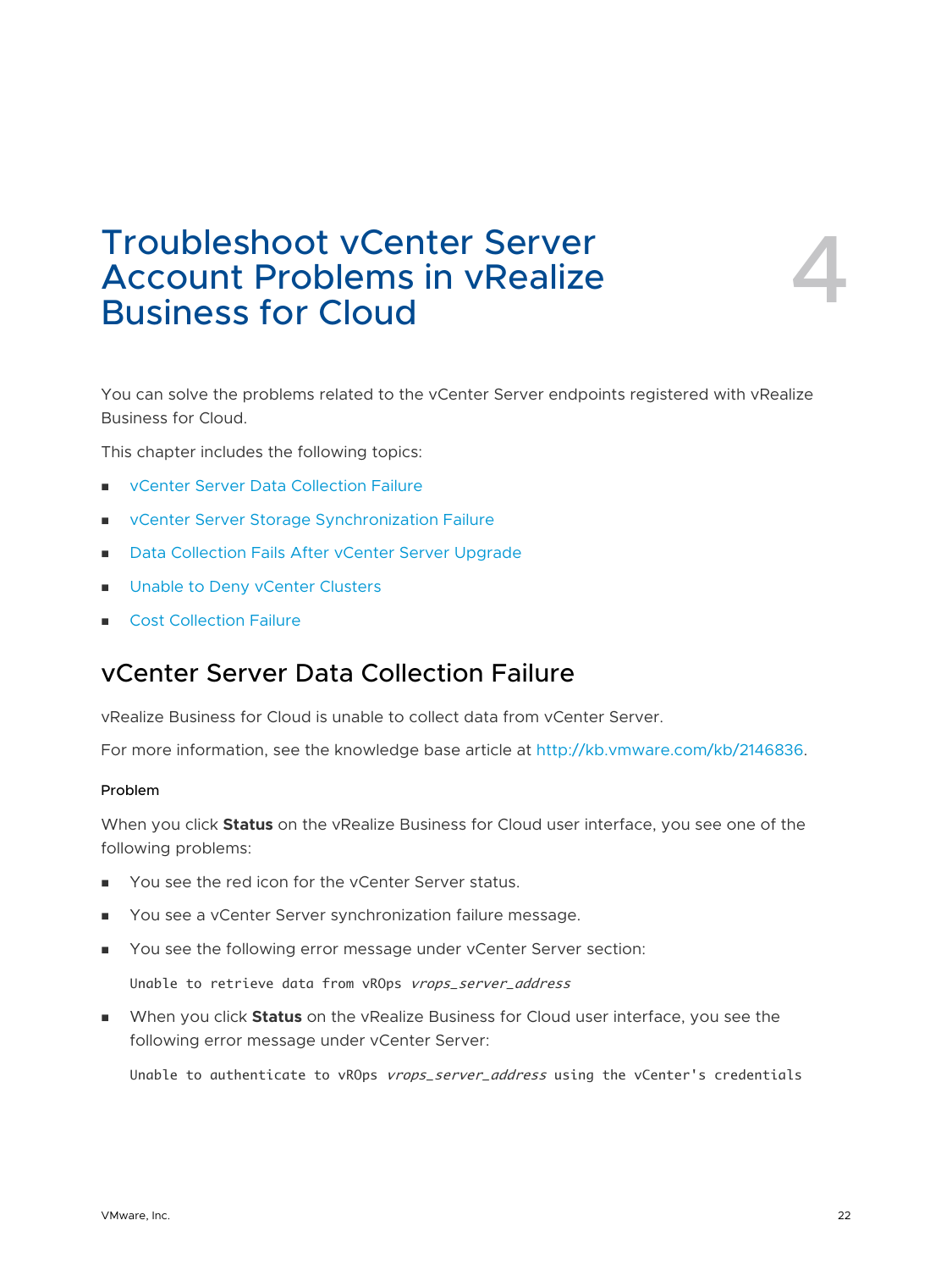#### <span id="page-22-0"></span>Cause

This issue might occur in one of the following situations.

- **n** The time zone of the vRealize Business for Cloud virtual appliance is not in the UTC format.
- n The vCenter Server, Web services, and profile driven services are not running under the same LocalSystem or domain account.
- The vRealize Operations Manager server is not reachable.
- The vRealize Operations Manager API service is failing.
- **n** The vRealize Operations Manager server is on an HA clustered, multi-node environment, and the node registered with vCenter Server is not reachable.
- Individual vCenter Server user login is disabled in vRealize Operations Manager.

#### **Solution**

- To resolve this problem, perform the applicable step out of the following solutions.
	- <sup>n</sup> Change the time zone to a UTC format in the vRealize Business for Cloud virtual machine. and run the monit restart itbm-server command.
	- <sup>n</sup> Verify that all vCenter Server services such as, inventory, stats, and storage profiles run under the same user account.
	- **n** If the vCenter Server has been added to vRealize Operations Manager in the last 24 hours, wait for vRealize Operations Manager to compute all data before attempting data collection again.
	- n Check for any problems with the vRealize Operations Manager API service and resolve them.
	- **n** If the vRealize Operations Manager instance is a multi-node setup and if a new node has been deployed to replace the failed node, update the plug-in on vRealize Operations Manager to register the new node with vCenter Server.
	- **n** Enable the individual log in option in the vRealize Operations Manager instance.

Click **Administration > Global Setting > Edit > Allow vCenter users to log in to individual vCenters using the vRealize Operations Manager UI**.

## vCenter Server Storage Synchronization Failure

vRealize Business for Cloud does not collect data because of failure in the vCenter Server cost calculation process.

For more information about steps to perform in vCenter Server to resolve these problems, see [KB2060967,](http://kb.vmware.com/selfservice/microsites/search.do?language=en_US&cmd=displayKC&externalId=2060967) [KB2076692](http://kb.vmware.com/selfservice/microsites/search.do?language=en_US&cmd=displayKC&externalId=2076692), [KB2015180.](http://kb.vmware.com/selfservice/microsites/search.do?language=en_US&cmd=displayKC&externalId=2015180)

#### Problem

**n** You see the storage cost calculation failure message in the **Status** menu for vCenter Server.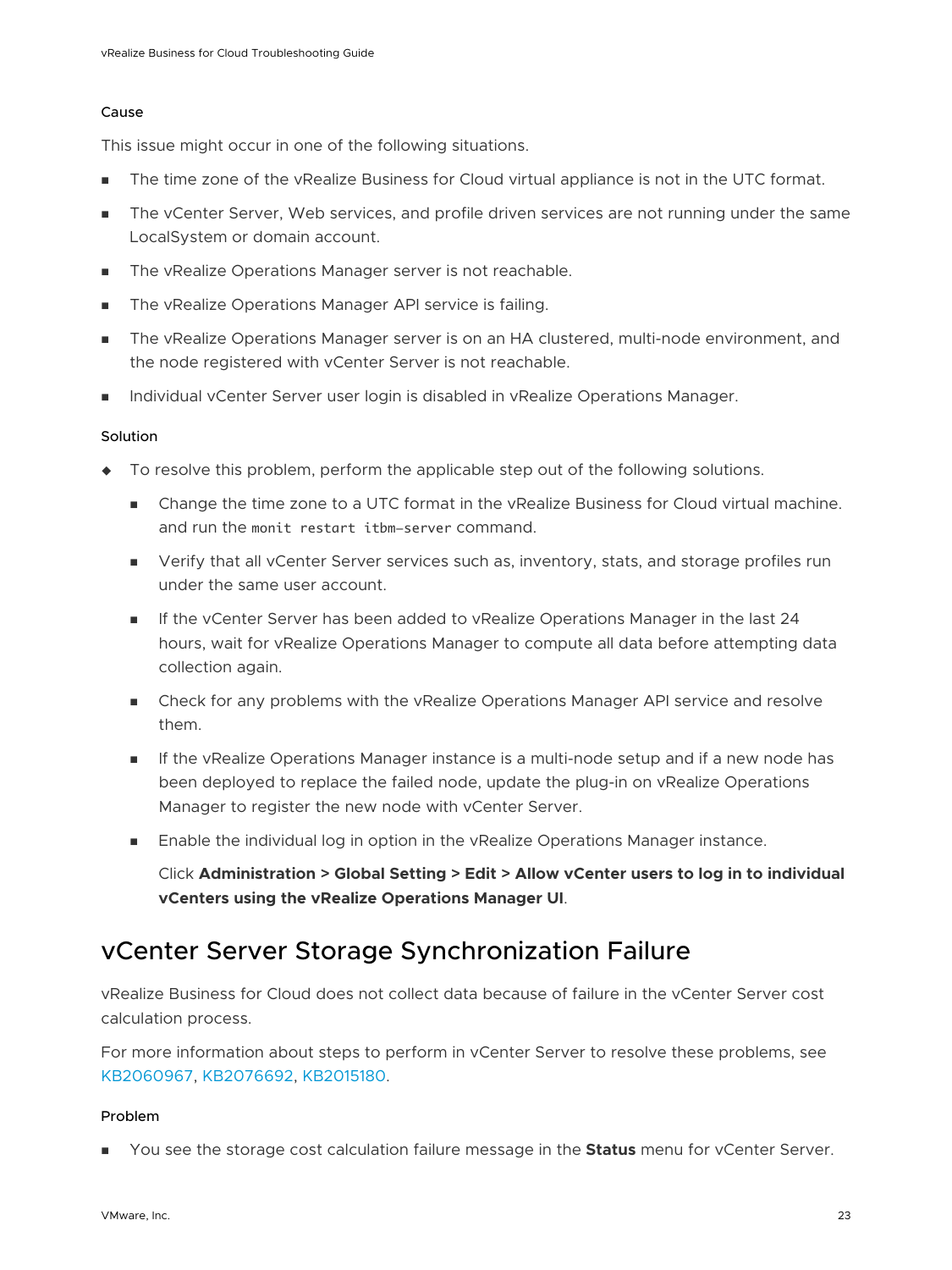<span id="page-23-0"></span>**n** The vCenter Server storage service might fail and cause storage profiles to not appear in vRealize Business for Cloud.

#### Cause

This problem might occur in one of the following situations.

- **n** The Web Services for Management (WS-Management) are not running on the vCenter Server.
- The vCenter Server user does not have all the following privileges.
	- <sup>n</sup> **Storage views.View** and **Profile-driven storage.Profile-driven storage view** privileges.
	- **n** If vCenter Server is integrated with vRealize Operations Manager, user must have the **Global.vCenter Operations User** privilege.
- The Profile-driven Storage service is not running in vCenter Server.
- The vCenter Server Web services and profile driven services are not running under the same LocalSystem or domain account.
- **n** For vCenter Server virtual appliance, the OpenSSL heart-bleed patch is applied, but the vCenter Storage Monitoring Service certificates are not upgraded.
- Database issues in vCenter Server.

#### Solution

 $\blacklozenge$  Fix the service monitoring or user privileges or the database problems in vCenter Server.

## Data Collection Fails After vCenter Server Upgrade

After upgrading vCenter Server, data collection fails.

#### Problem

After you upgrade vCenter Server virtual appliance to the 6.0 version, the vCenter Server data collection fails.

#### Cause

The vCenter Server certificate has changed.

#### **Solution**

- **1** Log in to the vRealize Automation interface at https://*vRealize\_Automation\_host\_name/ vcac/org/tenant\_URL* by using credentials of a tenant administrator.
- **2** Click the **Administration** tab.
- **3** Click **Business Management**.

Ignore this step for the vRealize Business for Cloud standalone setup.

**4** Click **Manage Private Cloud Connections**.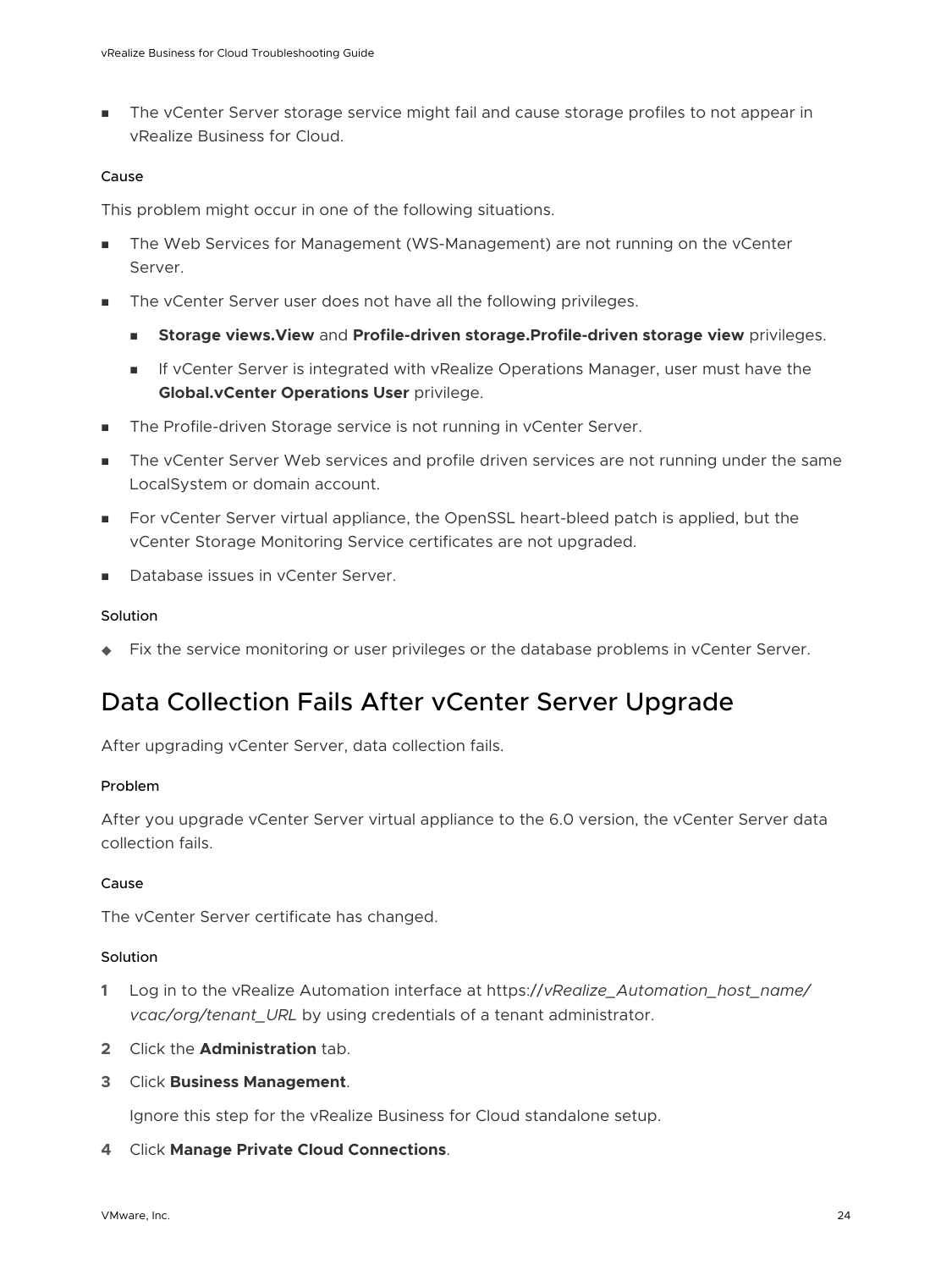- <span id="page-24-0"></span>**5** Select **vCenter Server** and click the edit option icon next to the server that you want to modify.
- **6** Accept the new vCenter Server certificate.

## Unable to Deny vCenter Clusters

Attempting to deny clusters once the endpoint is added shows the data for the denylist clusters in the UI for the current month.

#### Problem

The denylist entities will still appear in UI for the current month because the current month inventory was already populated once the endpoint was added.

#### **Solution**

- **1** First remove the endpoint.
- **2** Trigger data-collection & then sync.
- **3** Deny or block the clusters.
- **4** Restart the data collector.
- **5** Add the end point.

#### Solution

Clusters which are ignored or denied are not seen now even for the current month.

## Cost Collection Failure

Cost calculation fails due to a resource relationship problem.

#### Problem

If you delete a parent folder in vCenter Server and perform a full data collection, then the cost collection fails due to a resource relationship problem.

#### Solution

- **1** Perform a full vCenter data collection.
- **2** Change or add the following property in itfm.properties file either directly, or through the configuration client:

factsrepo.snapshot.batch.duration.hours=<Number of hours between last successful cost calculation and current date>

**3** Restart the ITBM-sever and then trigger the cost calculation.

Wait for the cost calculation to complete.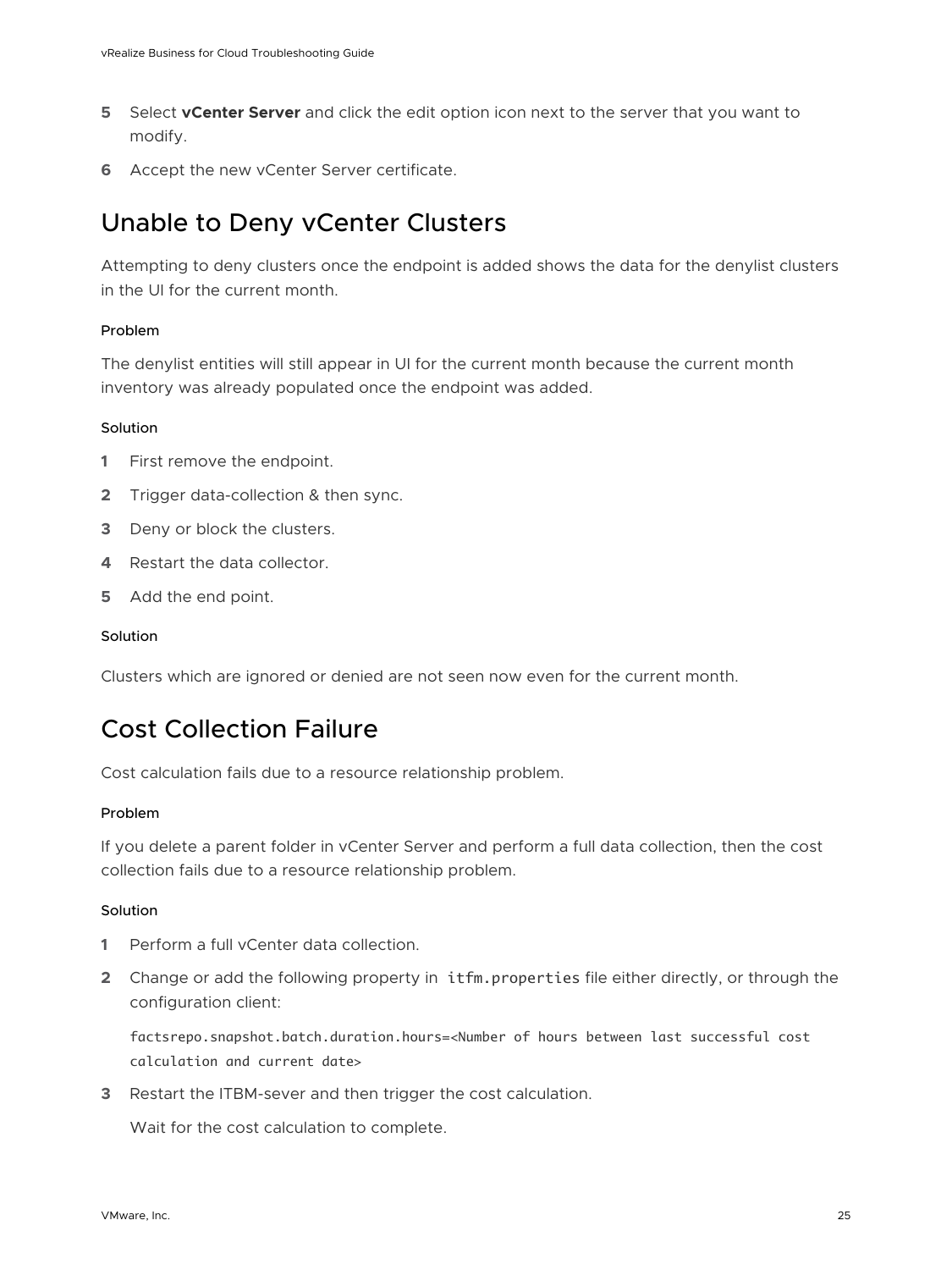- **4** Remove the property added in Step 2, or change the value to 24 (default value).
- **5** Restart the ITBM-sever.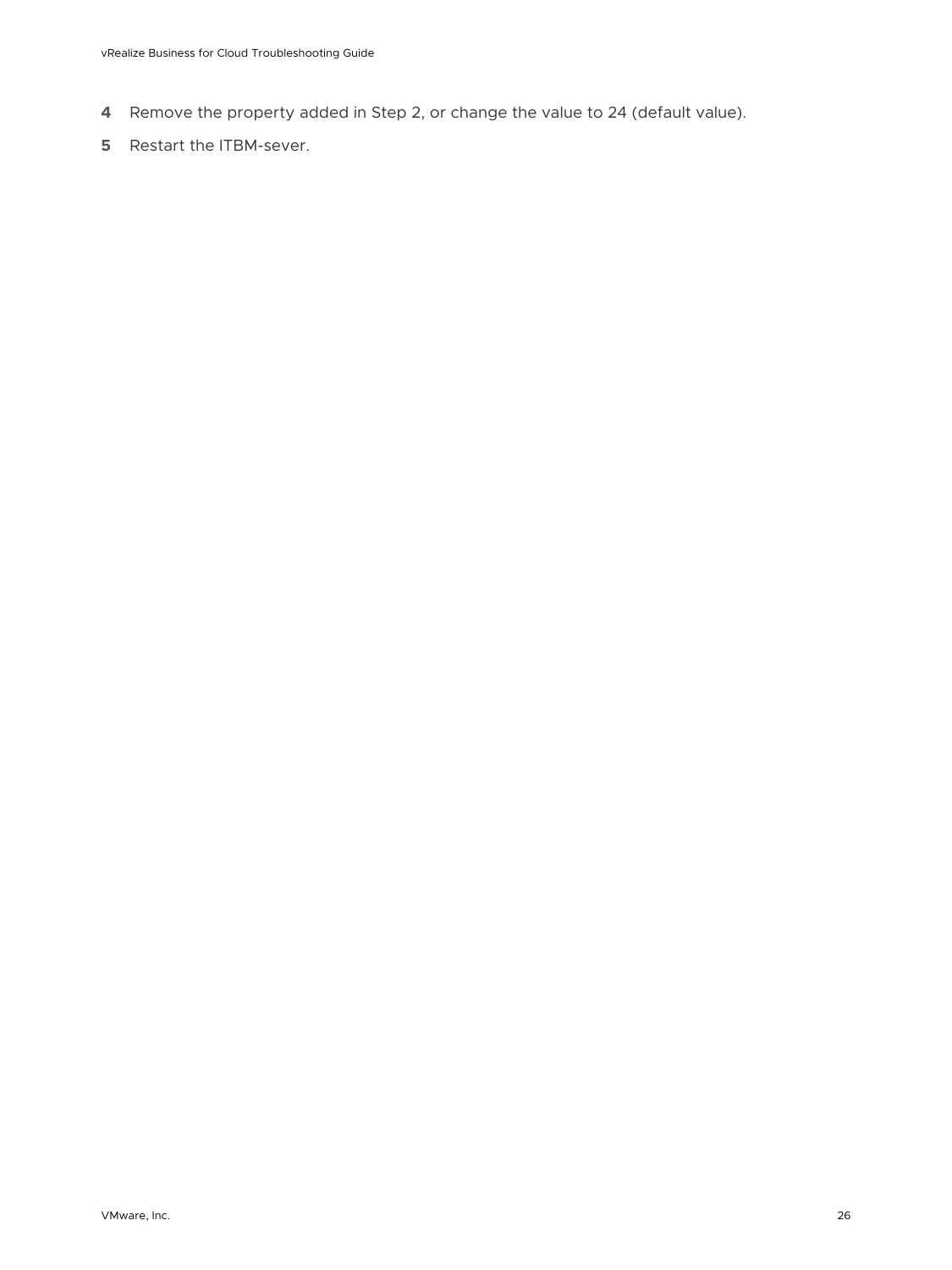## <span id="page-26-0"></span>Troubleshoot vCloud Director Account Problems in vRealize Troubleshoot vCloud Director<br>Account Problems in vRealize<br>Business for Cloud

You can solve the problems related to the vCloud Director endpoints registered with vRealize Business for Cloud.

This chapter includes the following topics:

- Unable to See the vCloud Director Categorization
- **n** [Virtual Machines that Exist in vCloud Director Are Not Displayed in vRealize Business for](#page-27-0) **[Cloud](#page-27-0)**

## Unable to See the vCloud Director Categorization

After vRealize Business for Cloud upgrade, vCloud Director categorization information does not appear in the upgraded setup.

#### Problem

After vRealize Business for Cloud upgrade, the organization constructs and the organization virtual data center constructs of the registered vCloud Director do not appear in vRealize Business for Cloud.

#### Cause

The vCloud Director server is down after vRealize Business for Cloud upgrade. As a result, the cost calculation process does not run.

#### Solution

- **1** Synchronize the vCloud Director process.
	- <sup>n</sup> Click **Status** on vRealize Business for Cloud user interface, and click **Update Now** next to vCloud Director.
	- **n** Wait for the next automatic cost calculation process to complete. By default, the process runs once every hour.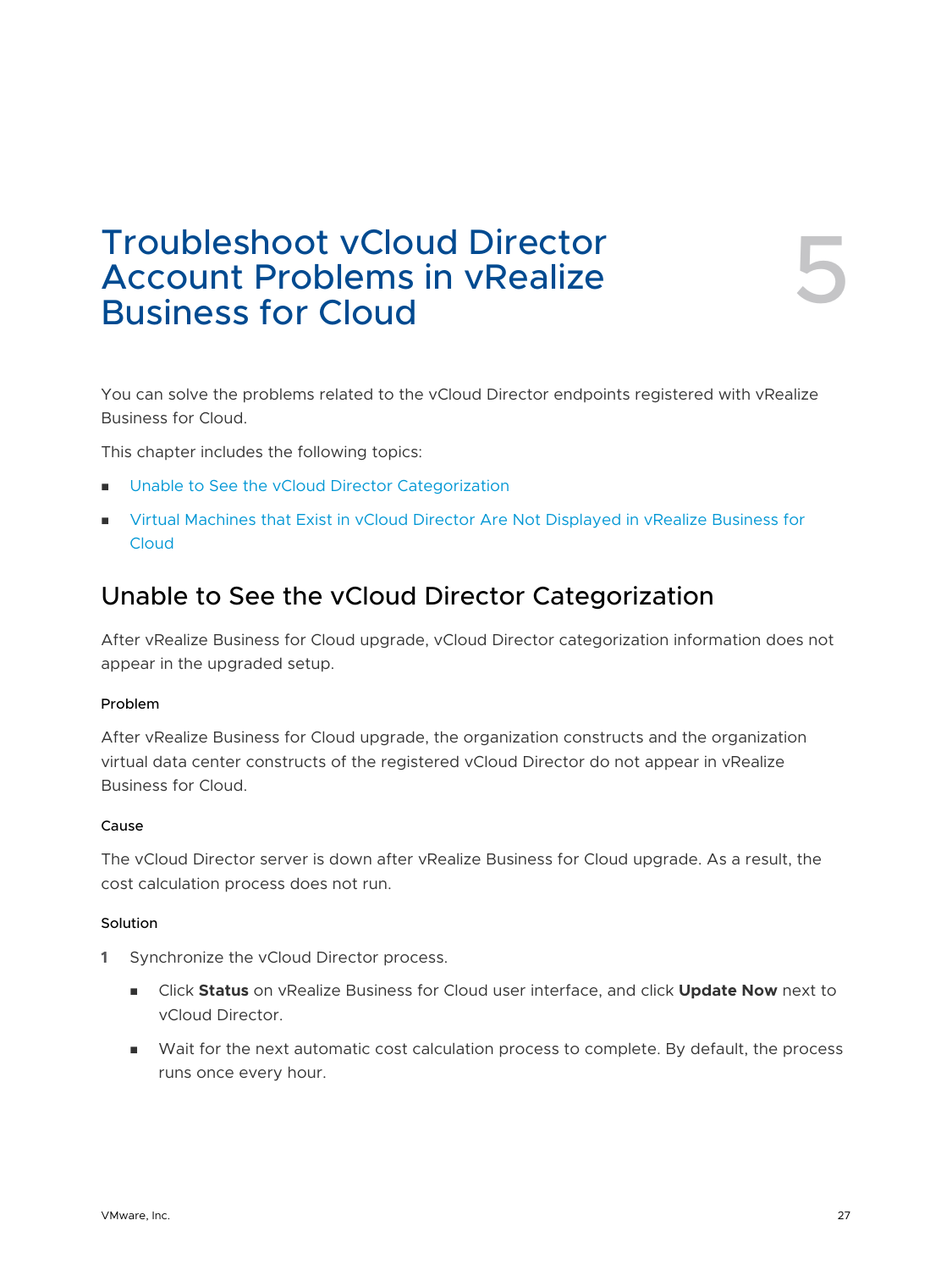- <span id="page-27-0"></span>**2** Trigger the cost calculation.
	- <sup>n</sup> Click **Status**, and click the **Update Now** option to run the cost calculation process manually.
	- <sup>n</sup> Wait for the next automatic cost calculation process to complete. By default, the process runs once in a day.

The information is displayed after a successful cost calculation process.

**3** In the Consumption section on the UI, verify that you can see the organization-based information.

## Virtual Machines that Exist in vCloud Director Are Not Displayed in vRealize Business for Cloud

After you add vCloud Director to vRealize Business for Cloud, the details of the virtual machine that vCloud Director manages are not displayed.

#### Problem

Even after you add vCloud Director to vRealize Business for Cloud, the details of the virtual machine that vCloud Director manages are not displayed in vRealize Business for Cloud.

#### Cause

You have not explicitly added the vCenter Server instances that are managed by vCloud Director to vRealize Business for Cloud.

#### **Solution**

- **1** Log in to vRealize Business for Cloud or data collection manager:
	- <sup>n</sup> If you are using a vRealize Automation-integrated vRealize Business for Cloud setup, log in at https://*vRealize\_Automation\_host\_name/vcac/org/tenant\_URL* by using credentials of a tenant administrator, click **Administration** and **Business Management**.
	- <sup>n</sup> If you are using a vRealize Business for Cloud standalone setup, log in at https:// *vRealize\_Business\_for\_Cloud\_host\_name/itfm-cloud* as an administrator and click **Business Management**.
	- <sup>n</sup> If you are using a remote data collector, log in to *https:// Remote\_Data\_Collector\_IP\_address:9443/dc-ui/login.html* by using the root user credentials.
- **2** Click the **Administration** tab.
- **3** Click **Business Management**.

Ignore this step for the vRealize Business for Cloud standalone setup.

- **4** Click **Manage Private Cloud Connections**.
- **5** Enter the required details to add the instance.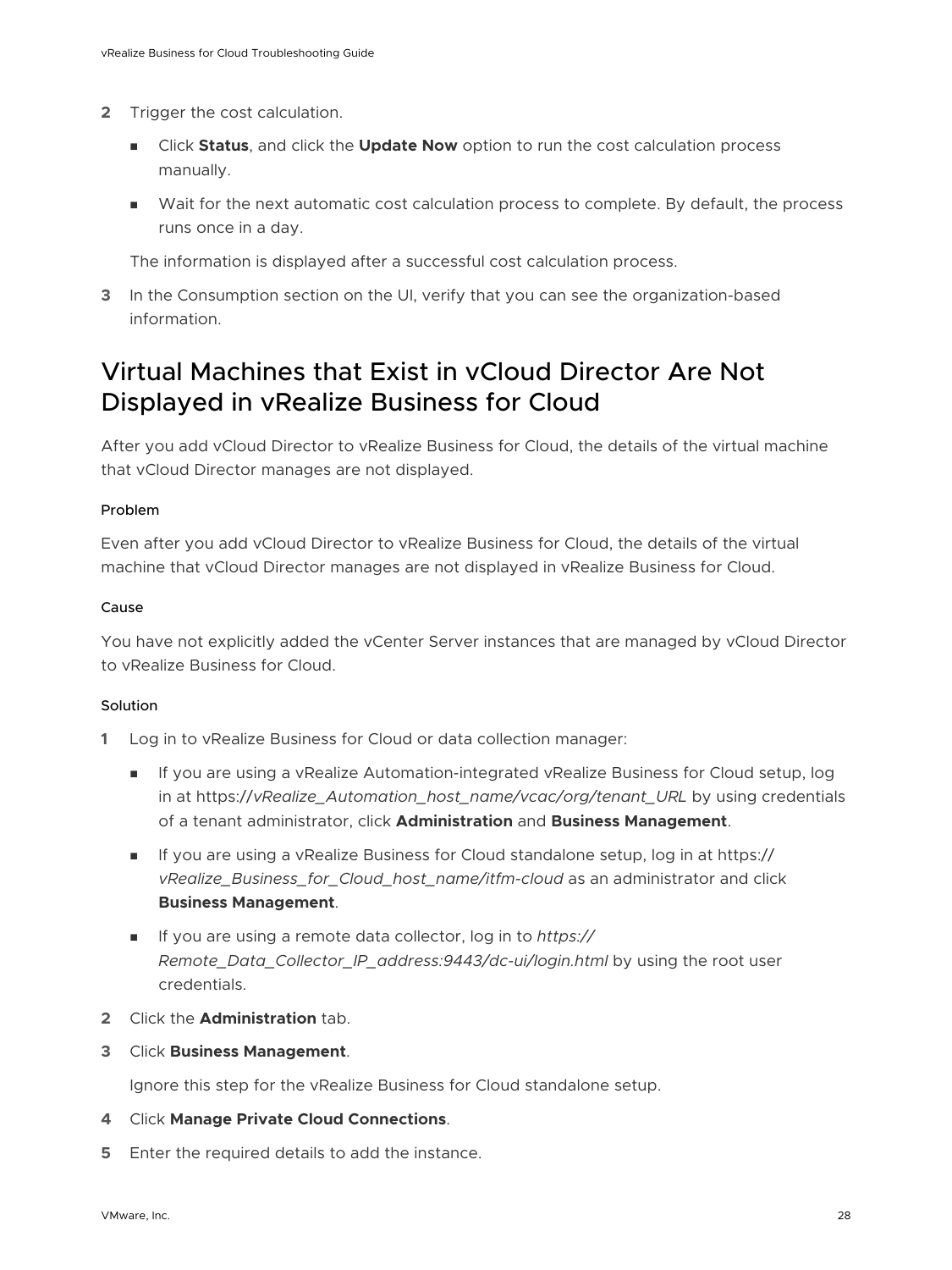**6** Click **Save** and click **OK** in the Success dialog box.

If the instance is not using SSL certificate from certificate authority, a dialog box with untrusted SSL certificate is displayed. vRealize Business for Cloud does not verify the revocation status of the SSL certificate. You must verify the status manually before accepting the certificate.

**7** Click **Install**.

If the credentials are valid, the instance is added to the vRealize Business for Cloud.

**Note** If the SSL certificate changes after addition of instance into vRealize Business for Cloud, data collection might fail. This is because, the instance presents a new untrusted certificate. You can edit the instance and then accept the new certificate.

You can perform the same procedure to add multiple instances.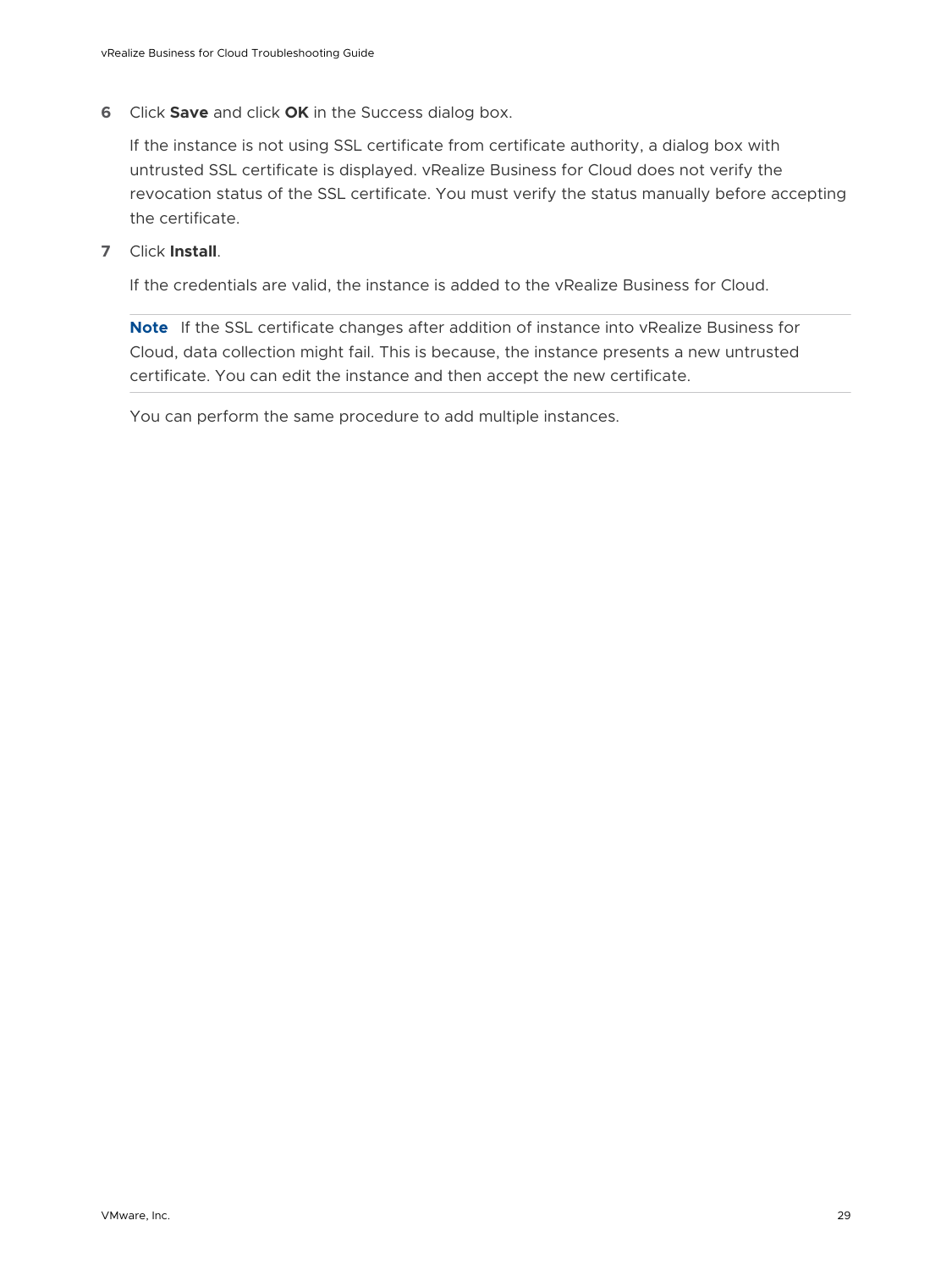## <span id="page-29-0"></span>Troubleshoot Storage Server Problems in vRealize Business for Troubleshoot Storage Server<br>Problems in vRealize Business for<br>Cloud

You can solve the problems related to the storage servers registered with vRealize Business for Cloud.

This chapter includes the following topics:

- Unable to Add EMC SRM Storage Servers
- **n [Storage Array Details Do Not Appear](#page-30-0)**
- [The Computed LUN Rate Does Not Match the Actual Rate](#page-31-0)

## Unable to Add EMC SRM Storage Servers

You are unable to add an EMC SRM storage server to vRealize Business for Cloud.

#### Problem

On the **Administration** tab in vRealize Business for Cloud, attempts to add an EMC SRM storage server fail.

#### Cause

vRealize Business for Cloud is unable to communicate with EMC SRM server.

#### Solution

**1** Ensure that the URL of SRM server you provided on the Add window is in the valid format as follows:

[protocol://]server[:port], where protocol and port are optional.

- **n** Protocol can be HTTP or HTTPS. The default protocol to run SRM is HTTPS.
- n Port is the port number on which you want to run the SRM server. The default port number is 58443.
- **2** Verify that the SRM user has permissions to access SRM reports and ReportManagerService by using a SOAP client or in SRM application.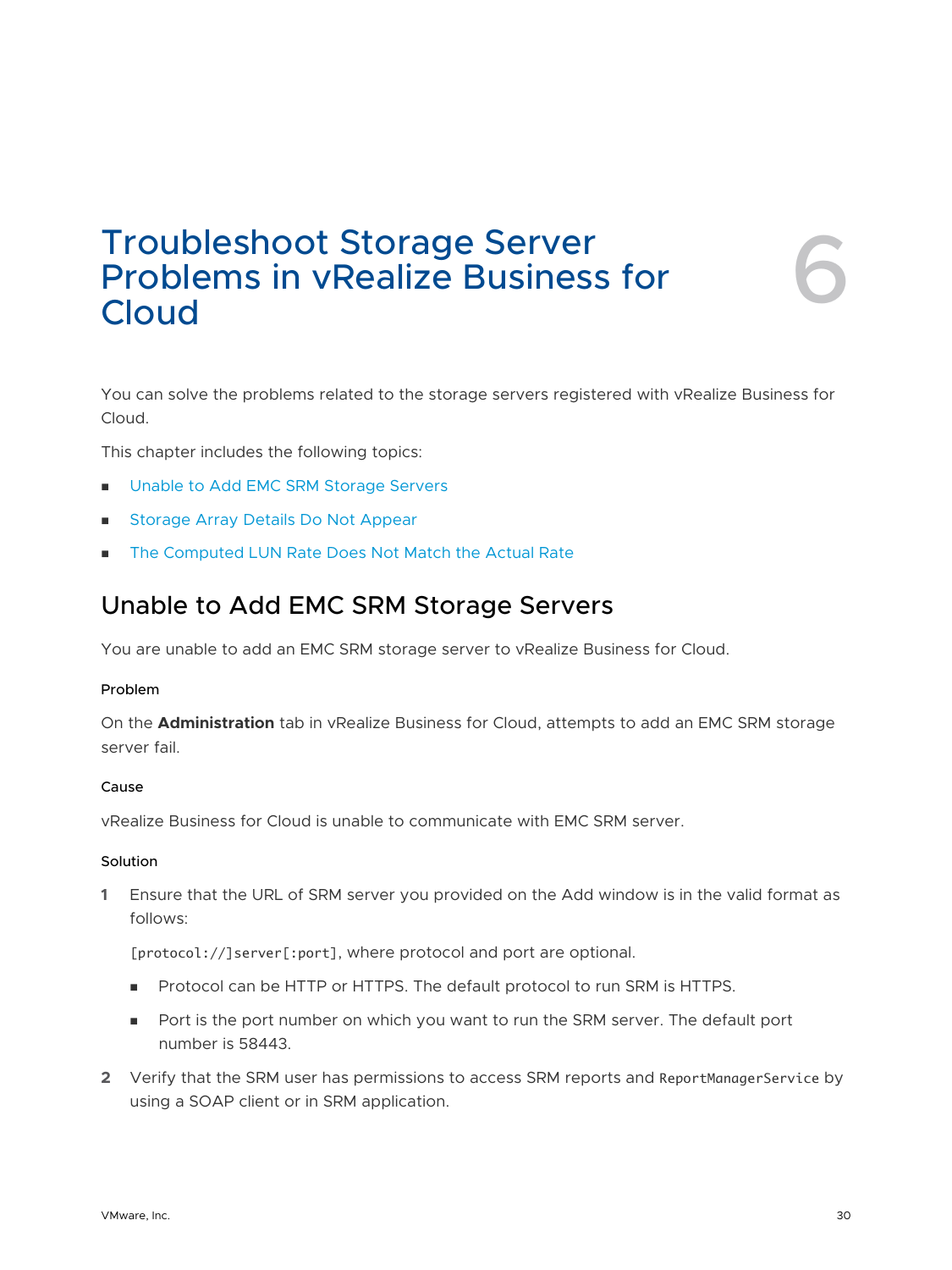## <span id="page-30-0"></span>Storage Array Details Do Not Appear

After you add SRM servers to vRealize Business for Cloud, storage array details do not appear.

#### Problem

- **Notable 10 When you click the <b>Status** option, you see a synchronization failure message in the EMC SRM servers section.
- **n** After adding EMC SRM servers, vRealize Business for Cloud does not display the storage array and its related details. No error is reported in the /var/log/vrb/data-collector/itfmsrm-dc.log log file.

#### Cause

- **n** vRealize Business for Cloud has not collected the complete data for SRM storage or the data collection is still in progress.
- ReportManagerService might not be returning SRM storage data to vRealize Business for Cloud.

#### Solution

- $\bullet$  To resolve the problem, perform the applicable step out of the following solutions.
	- <sup>n</sup> Verify that the storage arrays are added to SRM in the SRM user interface.
	- **n** Ensure that the storage data collection process is complete by verifying the updated timestamp for the storage server data collection in the system status window.

By default, SRM storage data collection happens on daily basis.

**n** After adding the SRM server to vRealize Business for Cloud, wait for a few hours to complete data collection. For more information about any error details, see the /var/log/vrb/data-collector/itfm-srm-dc.log file.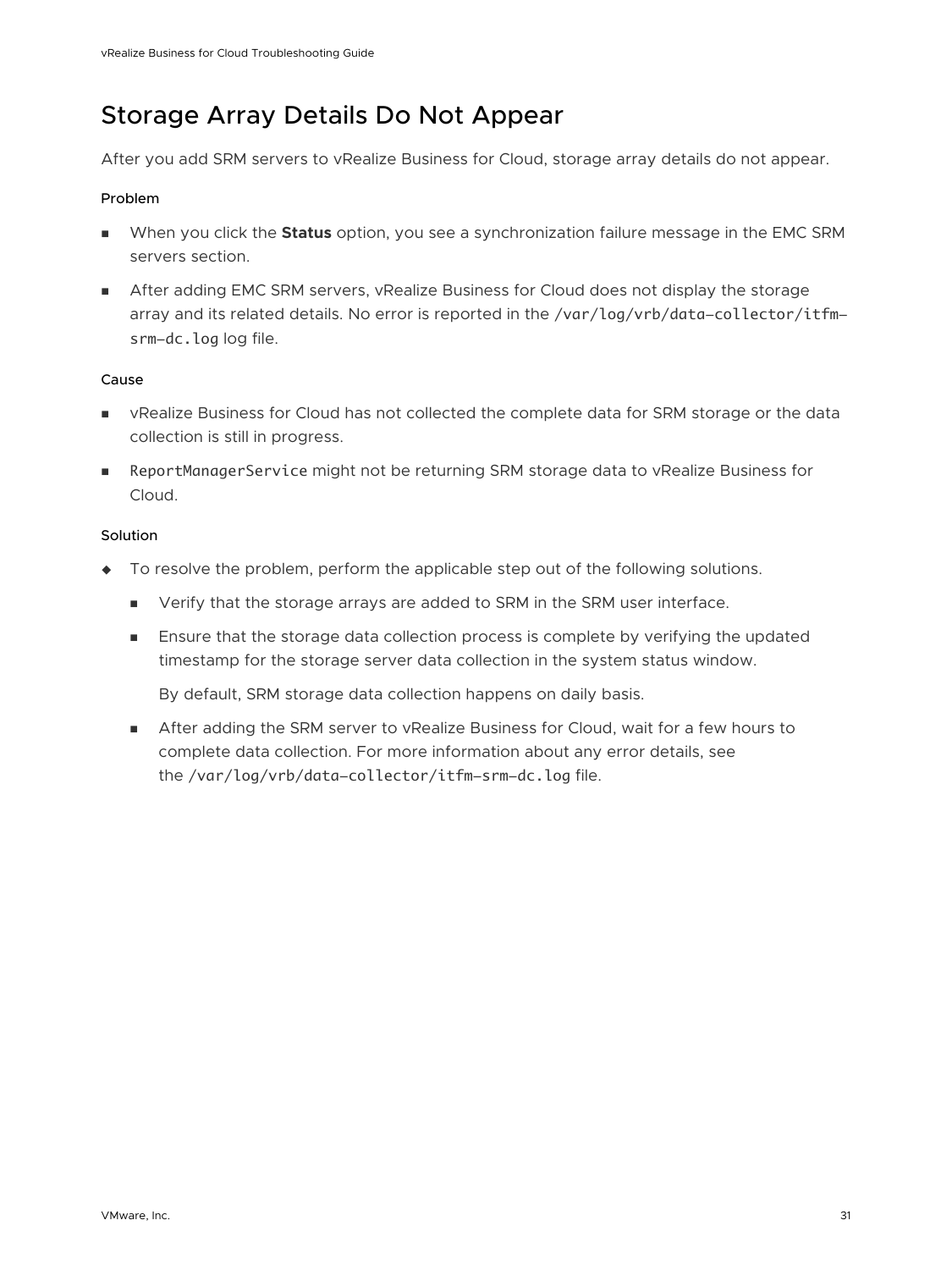- <span id="page-31-0"></span>◆ Verify whether SRM ReportManagerService is returning data by performing following steps.
	- a Download and install SOAP user interface from [http://www.soapui.org.](http://www.soapui.org/)
	- b Configure ReportManagerService endpoint with a user ID and password at http://*SRMserver*/APG .
	- c Invoke requests to verify the payload. <?xml version="1.0" encoding="UTF-8"?> <node xmlns="http://www.watch4net.com/APG/Web/XmlTree1" name="List of arrays" order="2" singleNodeId="3820e72f" xmlns:xsi="http://www.w3.org/2001/XMLSchema-instance"> <property xsi:type="PropertyNodeColumn" name="System Name" property="device"/> <property xsi:type="PropertyNodeColumn" name="Serial #" sortMode="asc#1" property="serialnb"/> <property xsi:type="PropertyNodeColumn" name="IPs" property="ip"/> <property xsi:type="PropertyNodeColumn" name="Model" property="model"/> <property xsi:type="PropertyNodeColumn" name="Array Type" property="arraytyp"/> <property xsi:type="ValueNodeColumn" name="Array Usable Capacity" filterExpression="(name=='ConfiguredUsableCapacity' | name== 'NASFSCapacity')& amp; !(parttype)" period="3600" forcePeriod="never" timeThreshold="2"/> <property xsi:type="NodePropertyNodeColumn" name="System Type" sortMode="asc" nodeProperty="expandedNames[1]"/> <formula formulaId="util.ChildCount"> <result name="Count" default="false" graphable="false"/> </formula> <node name="array" singleNodeId="f9dc2ffc"> <property xsi:type="NodeExpansion" expandOn="device,datatype"/> <property xsi:type="NodeFilter" filterExpression="name=='Availability' & amp; vstatus='active'"/> <property xsi:type="ReportPreferences" defaultMode="mix" displayedProperties="model[Model] serialnb[Serial number] partvrs[Operating Environment]"/> <property xsi:type="NodePropertyNodeColumn" name="Component" nodeProperty="name"/> <property xsi:type="NodePropertyNodeColumn" name="Description" nodeProperty="reportPreferences.description"/> <property xsi:type="ValueNodeColumn" name="Count" resultName="Count" forcePeriod="true" timeThreshold="600" roundingAccuracy="0"/> </node> </node>

## The Computed LUN Rate Does Not Match the Actual Rate

The computed LUN rates are the same for all LUNs and do not match the actual rate in vRealize Business for Cloud.

For information about how to define service level weightage value, see the Edit Service Level Weightage section in *vRealize Business for CloudUser' Guide*.

#### Problem

The computed LUN rates are the same for all LUNs and do not match the actual rate in vRealize Business for Cloud.

#### Cause

The service level policies are not applied on LUNs.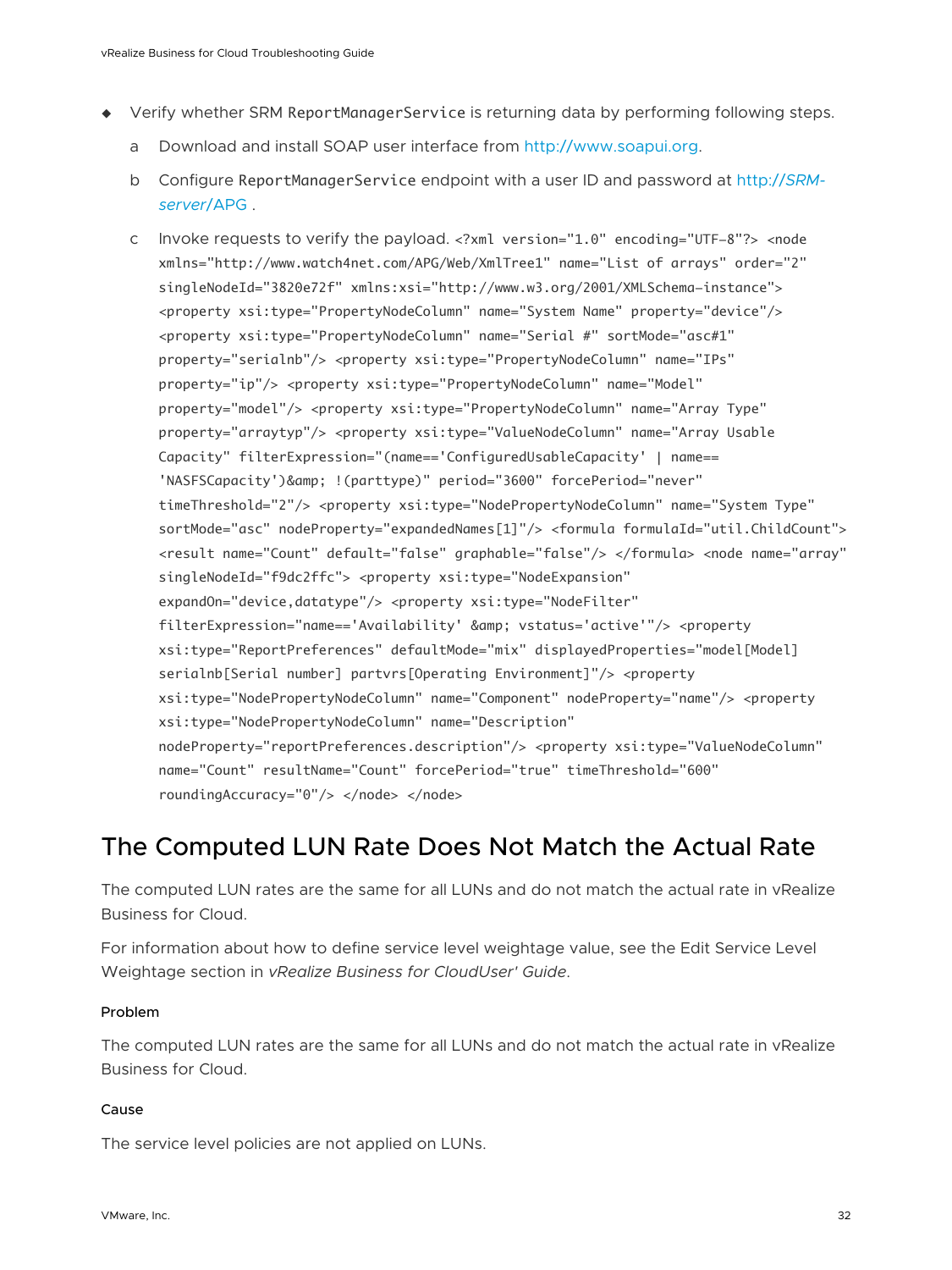#### Solution

- $\blacklozenge$  Verify that the service level policies are defined in SRM.
- $\blacklozenge$  Verify that the service level weightage is defined.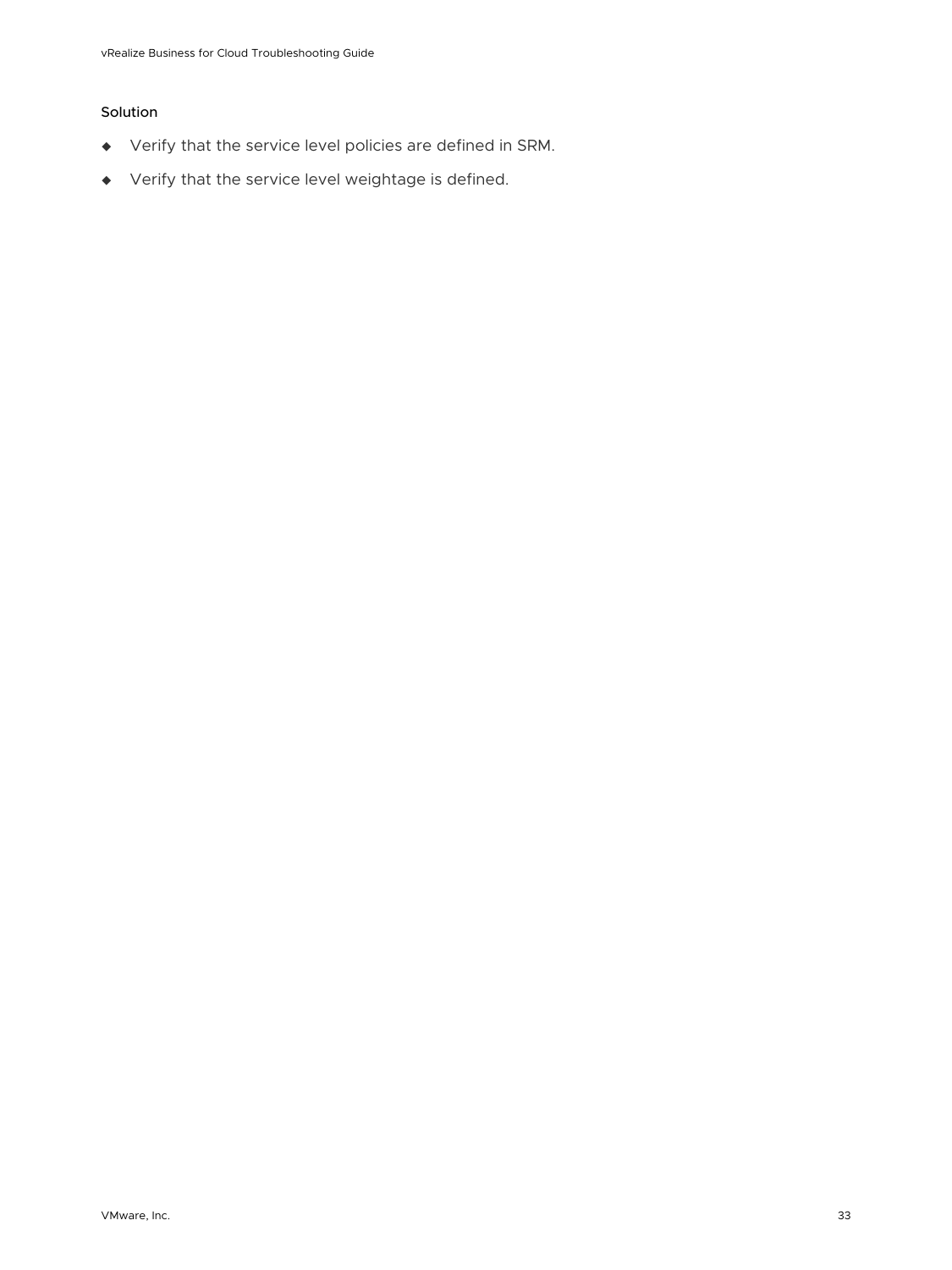## <span id="page-33-0"></span>Troubleshoot AWS Account Problems in vRealize Business for Troubleshoot AWS Account<br>Problems in vRealize Business for<br>Cloud

You can solve problems related to the AWS accounts registered in vRealize Business for Cloud.

This chapter includes the following topics:

**n** Unable to Add AWS Accounts

## Unable to Add AWS Accounts

You are unable to add an AWS account that you want to track and analyze by using vRealize Business for Cloud.

#### Problem

On the **Administration** tab, when you attempt to add an AWS account, an AWS data collection error appears in the system status. Review the itfm-server.log file for more details about the error.

#### Cause

This problem might occur because of one of the following reasons.

- **n** When adding an account, the paying accounts are not marked as primary accounts.
- The AWS CSV file is huge and exceeds the available storage on vRealize Business for Cloud virtual appliance.
- <sup>n</sup> For paying accounts, you have not enabled the detailed billing report.
- <sup>n</sup> The account ID contains special characters or alphabets or the length of account ID is greater than 12 characters.
- The billing report is unavailable in the S3 bucket.
- You do not have permissions to add the account.

#### Solution

- $\bullet$  To resolve this problem, perform the applicable step out of the following solutions.
	- **n** Verify that the paying account is selected as a primary account while adding an account.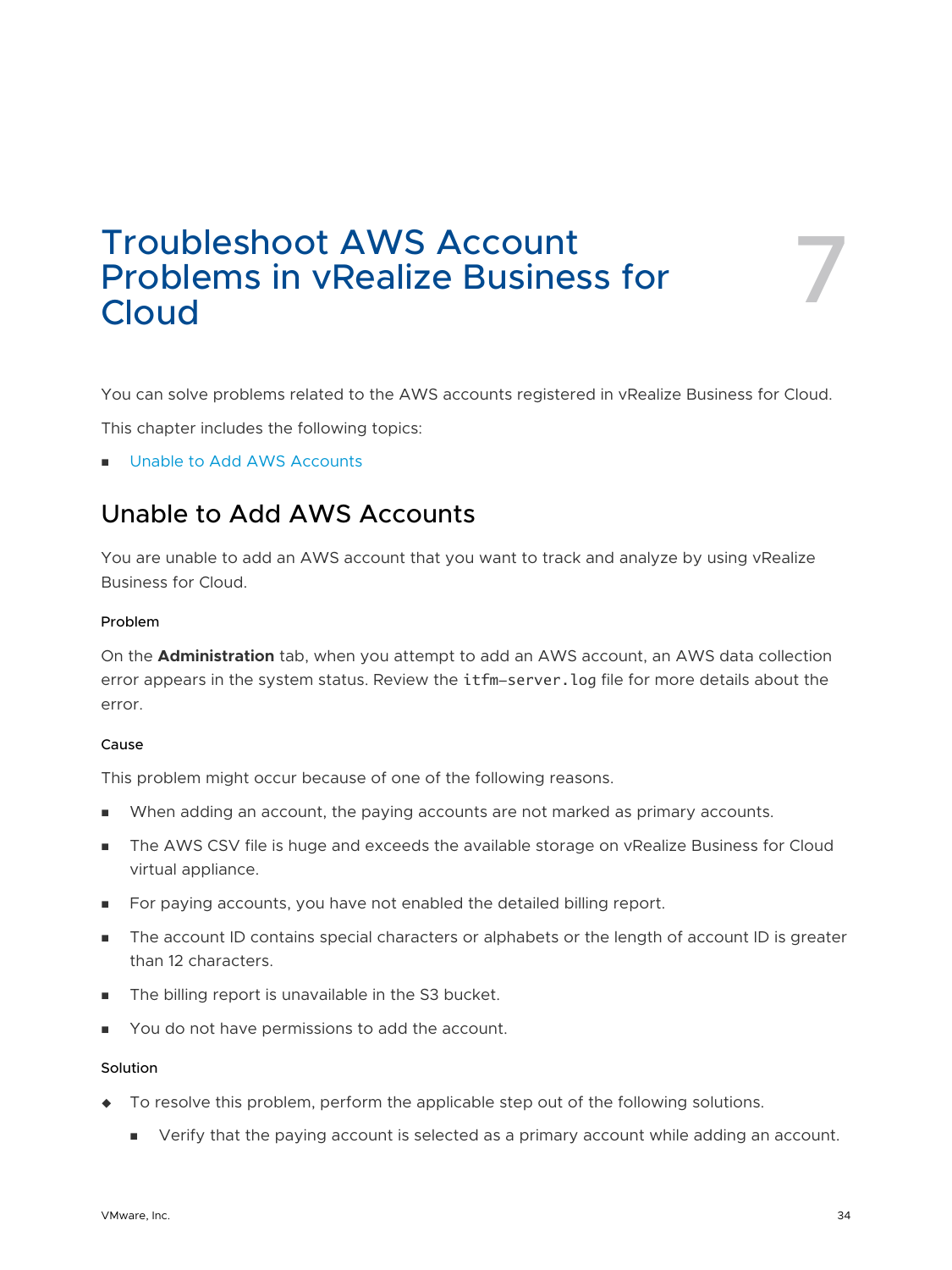- <sup>n</sup> Enable the detailed bill option for the paying accounts.
- <sup>n</sup> Verify that the account ID does not contain any special characters.
- **n** Ensure that at least one billing report present in the S3 bucket follows the following naming convention 123456789012-aws-billing-detailed-line-items-with-resourcesand-tags-yyyy-mm.csv.zip, where 123456789012 is the account ID, yyyy is the year, and mm is the month.
- <sup>n</sup> For a paying account, ensure that the AWS user has required permissions such as **s3:Get\***, **s3:List\***, and **ec2:Describe\***.

For a non-paying account, verify that the AWS user has the **ec2:Describe\*** permission.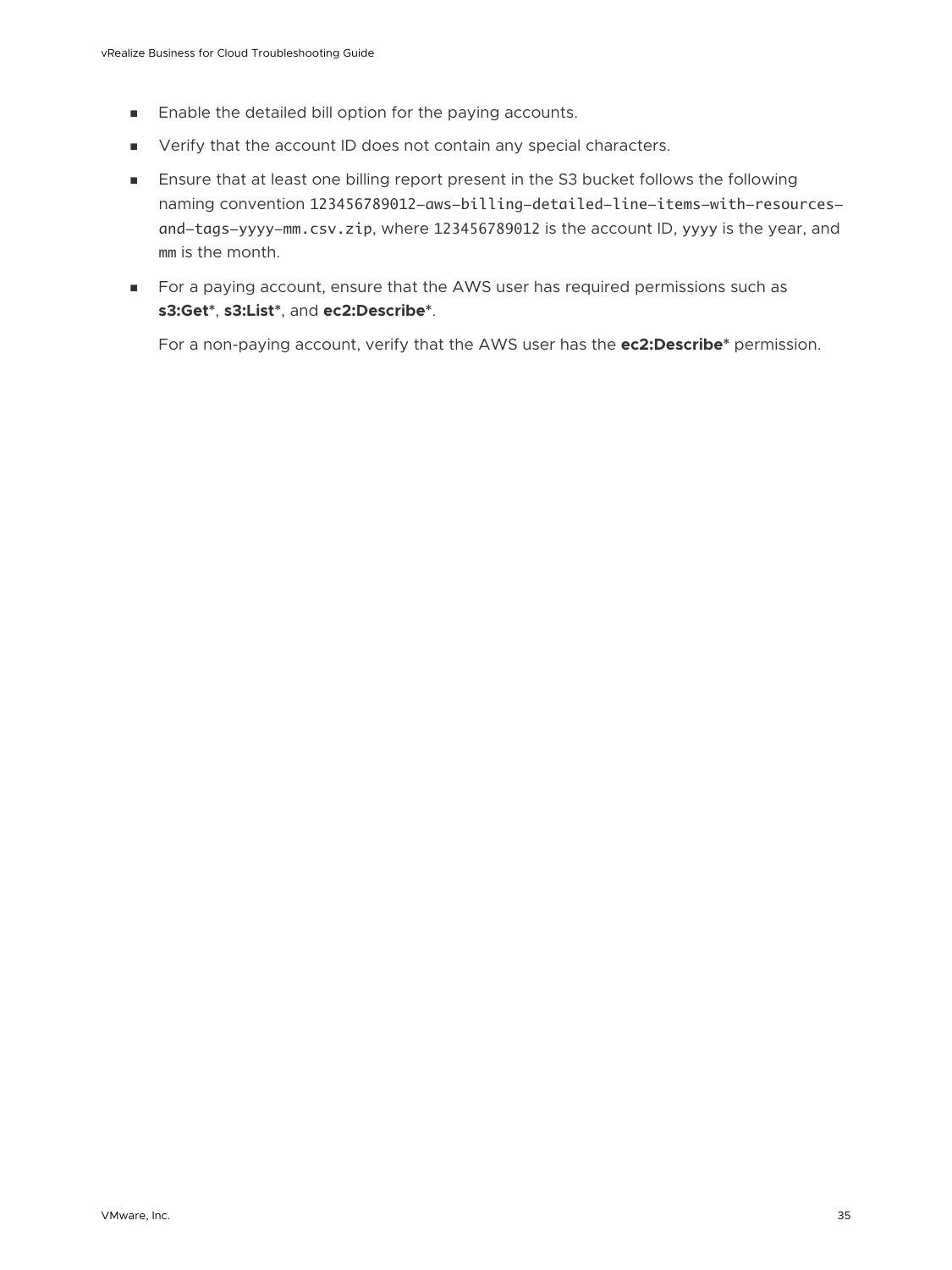## <span id="page-35-0"></span>Troubleshoot Azure Account Problems in vRealize Business for Troubleshoot Azure Account<br>Problems in vRealize Business for<br>Cloud

You can solve problems related to the Azure accounts registered in vRealize Business for Cloud.

This chapter includes the following topics:

- Some of the Provisioned Virtual Machines Do Not Appear for an Azure Account
- Data Collection Failure for Azure Non-EA Accounts

## Some of the Provisioned Virtual Machines Do Not Appear for an Azure Account

For an Azure Account, you do not see all the virtual machines that you have provisioned.

#### Problem

You do not see all the virtual machines provisioned for an Azure account.

#### Cause

When you have multiple virtual machines in one or more of your cloud services, the number of virtual machines that you see in vRealize Business for Cloud is the number of cloud services that you have in your Azure account.

## Data Collection Failure for Azure Non-EA Accounts

vRealize Business for Cloud is unable to collect data for Azure non-EA accounts .

#### Problem

The data collection process does not complete successfully in vRealize Business for Cloud for Azure non-EA accounts.

#### Solution

- **1** Log in to Azure portal at <https://account.windowsazure.com/Subscriptions>.
- **2** Make a note of the offer IDs for your subscriptions.

If the offer ID is MS-AZR-0003P, note 0003P and ignore MS-AZR-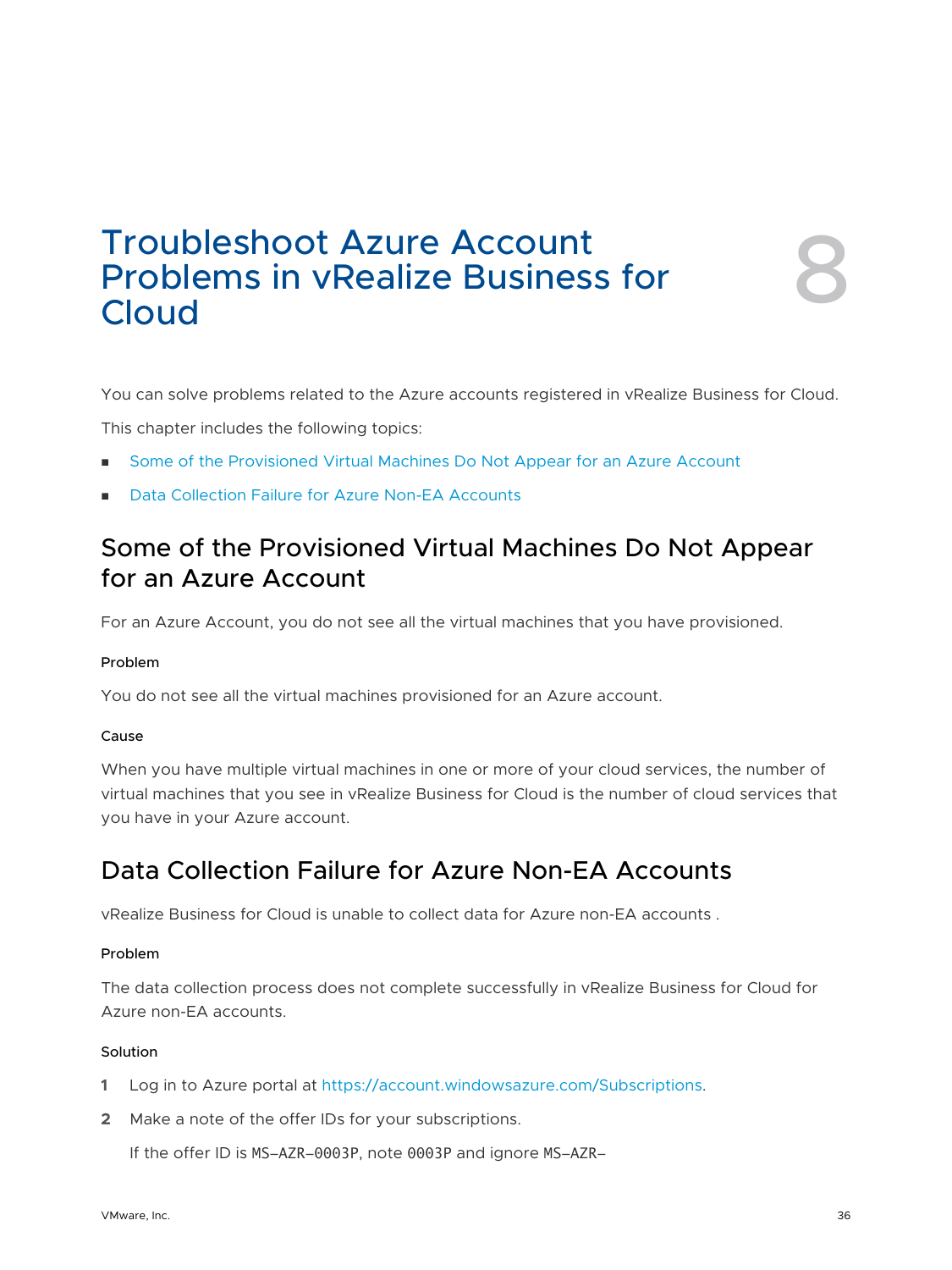- **3** Log in to vRealize Business for Cloud as the system administrator.
- **4** Open the azure.properties file from /usr/local/tomcat/itbm-data-collector/conf/ azure/azure.properties.
- **5** Add an entry for your subscription.

The entry must be in the **subscription-display-name=code** format. To add an entry for Pay-As-You-Go offer type, enter Pay-As-You-Go=0003P.

**6** Restart the vRealize Business for Cloud services to apply the changes by running the monit restart itbm-server command .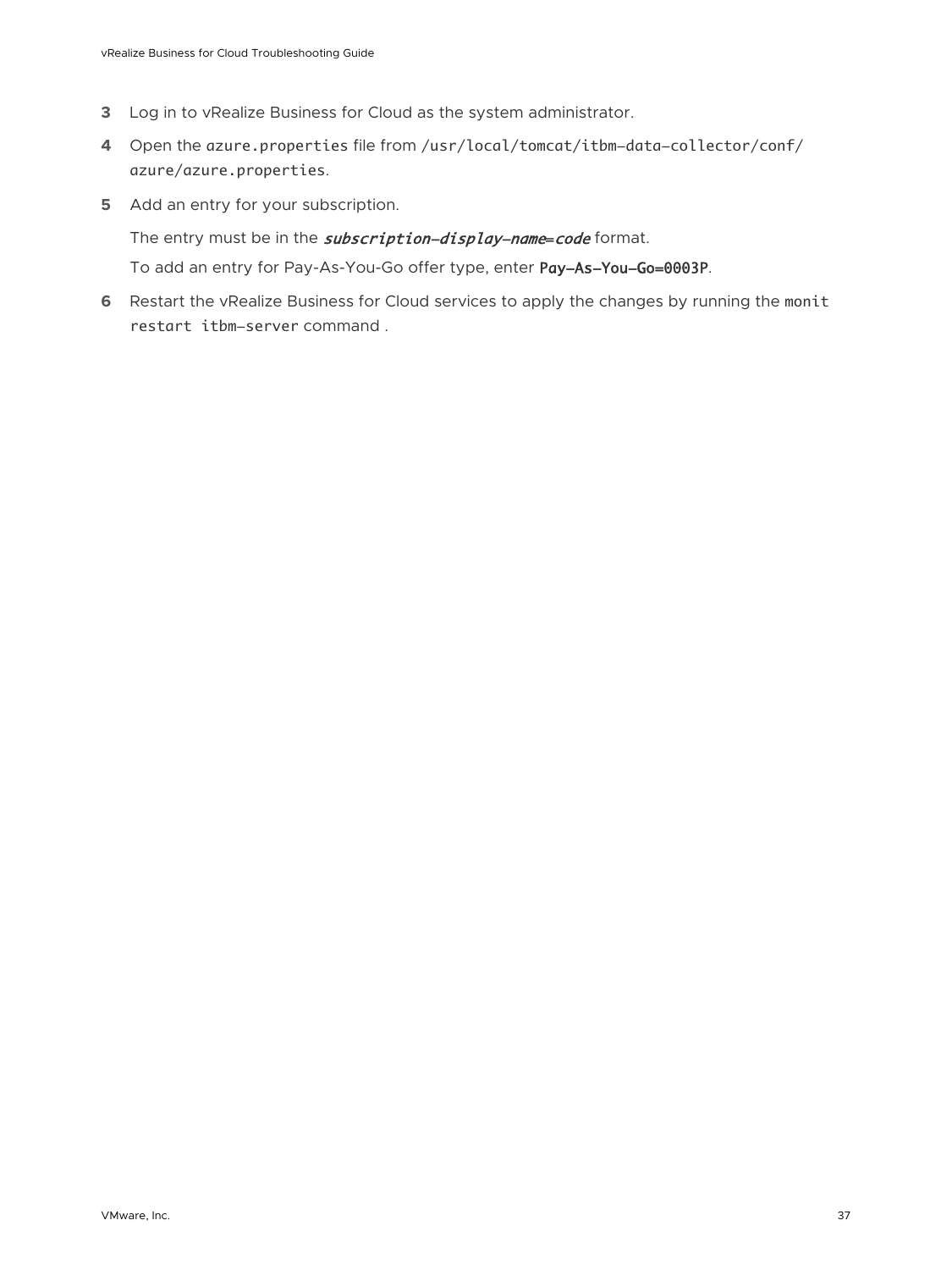# <span id="page-37-0"></span>Troubleshoot Report Problems in<br>
vRealize Business for Cloud

You can solve problems related to the reports in vRealize Business for Cloud.

This chapter includes the following topics:

- **n** Error While Filtering Reports
- Data from Previous Month Is Not Included in Cost Calculation

## Error While Filtering Reports

An error appears when you filter reports in vRealize Business for Cloud.

#### Problem

When you attempt to filter reports by using a long string as a filter criterion, an error appears.

#### Solution

 $\triangle$  Change the maximum size of the request and response HTTP header to a value greater than or equal to 64000 bytes in the server.xml file at /usr/local/tcserver/vfabric-tc-serverstandard/itbm-server/conf/.

maxHttpHeaderSize="65536"

## Data from Previous Month Is Not Included in Cost Calculation

The data from the previous month is not included in cost calculation after a patch for cost calculation failure is applied.

#### Problem

When a patch is applied for a cost calculation failure after the month has ended, cost calculation for the previous month includes the current month's data for computing the prices for the previous month.